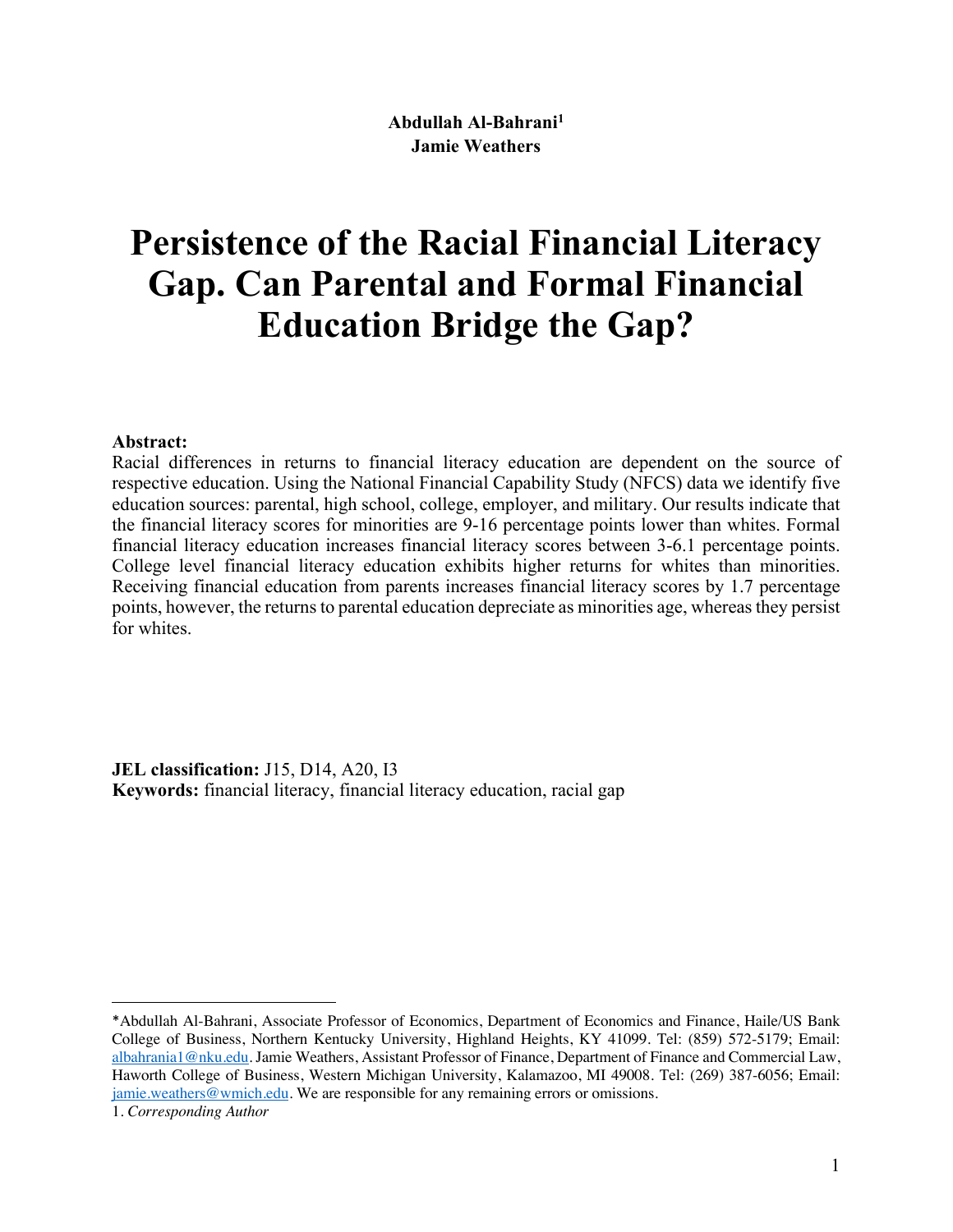#### **INTRODUCTION**

Why does a racial financial literacy gap exist? Purported reasons extend from insufficient parental guidance to poor access to financial literacy education. We find the racial difference in returns to financial literacy education is indeed dependent on the source of financial education, but with persistent degrees of variation within the context of equal access while holding education and other pertinent demographics constant. Further, we find that parental dissemination of financial information displays an equal impact for whites and minorities, except the impetus depreciates more rapidly for minorities relative to whites. Hence, even with "equal" access to financial literacy education, the financial literacy gap persists.

Providing financial literacy education contributes to an increase in financial knowledge and thus presumably better financial behaviors.2 However, the specifics of returns to financial literacy education has not been fully explored. Al-Bahrani, Weathers, and Patel (forthcoming) use financial literacy scores to confirm positive returns to financial literacy education but find that these results vary by race. Whites appear to benefit more from financial literacy education than their minority counterparts. These results hold two implicit assumptions: (1) the population has access to equitable quality of financial literacy education and (2) the quality of financial literacy education is consistent across all financial education sources. Financial literacy education quality is complicated to measure due to the various sources and types of financial education programs (Fox, Bartholomae, and Lee (2005)). So, it is imperative to identify and analyze distinctions in the sources of financial literacy education to further understand the racial gap in financial literacy scores. Furthermore, we must distinguish whether there are different returns to each education source and how these returns vary by race.

Our research is critical to policy makers interested in narrowing the racial wealth gap by changing overall financial behaviors through financial literacy education. In the past 20 years we have seen an increase in mandates of financial literacy courses at the high school level; 17 states currently require personal finance education in high school. Just recently, the U.S. Department of Education published a notice listing 11 priorities with financial literacy education appearing in part d. of the 4th priority:

 <sup>2</sup> Al-Bahrani, Weathers, and Patel (forthcoming); Wagner and Walstad (2018); Harvey (2017); Walstad, Urban, Asarta, Breitbach, Bosshardt, Heath, O'Neill, Wagner, and Xiao (2017); Asarta, Hill, and Meszaros (2014); Lusardi and Mitchell (2011a); Lusardi and Mitchell (2011b); Lusardi, Mitchell, and Curto (2010)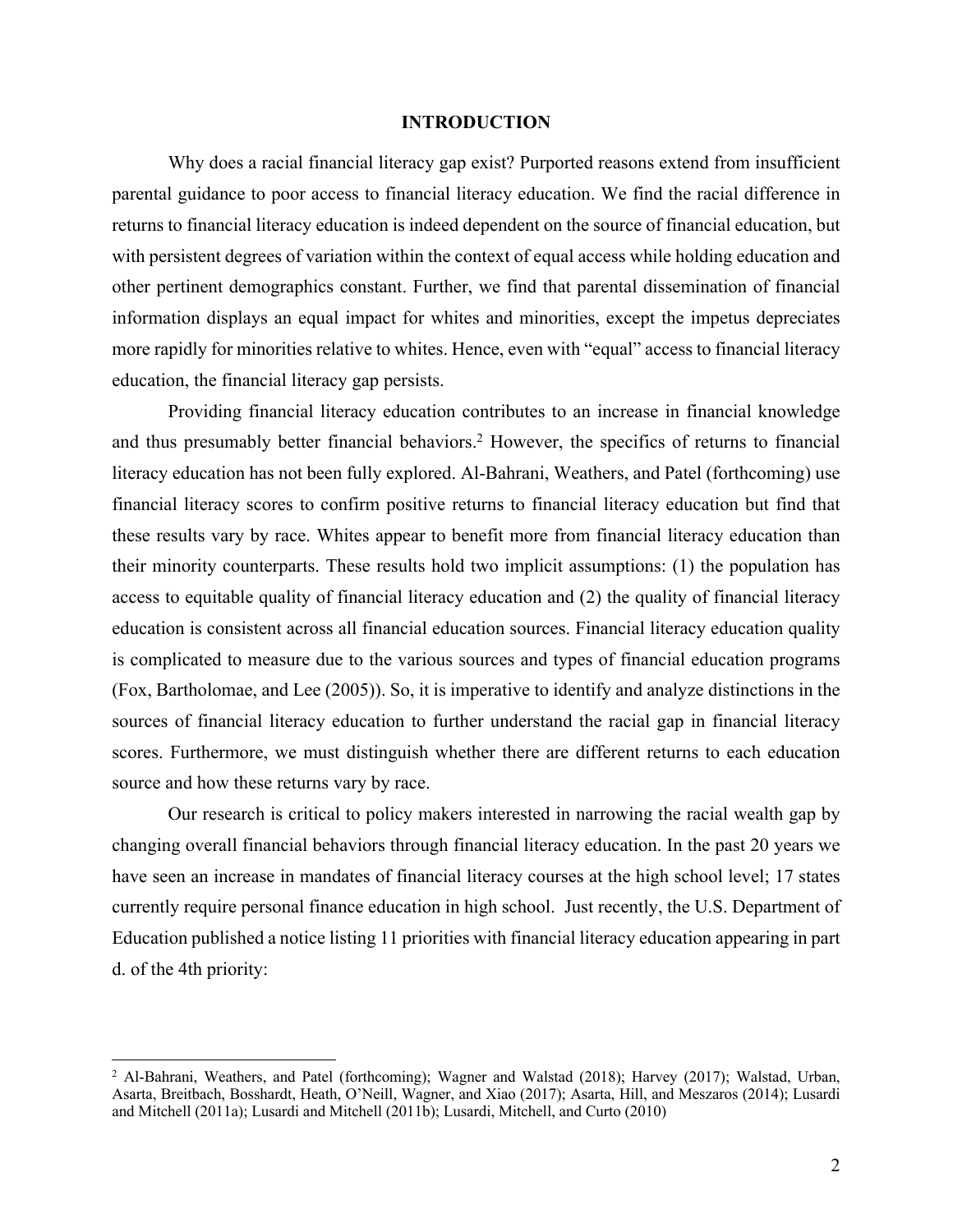*Supporting instruction in personal financial literacy, knowledge of markets and economics, knowledge of higher education financing and repayment (e.g., college savings and student loans), or other skills aimed at building personal financial understanding and responsibility.*

This widely accepted assumption that we can uniformly impact financial behavior through blanket financial literacy education is flawed and as more schools inevitably add financial literacy curriculum, it is imperative that we work to clarify the details of how financial knowledge is cultivated in formal settings. It is also important to examine the value of financial knowledge acquired at home and any variations of impact by race. If we ignore the racial differences in the returns to financial literacy education, the financial literacy gap will continue to grow, thus further widening the racial wealth gap.

We contribute to the literature on financial education by disaggregating financial literacy education to formal/informal sources and measuring returns of financial literacy education both by source and all possible source combinations. Using the National Financial Capabilities Study (NFCS) data (2015), we define formal financial literacy education as education received in high school, college, from an employer, and/or while a member of the military. Walstad et al. (2017) provides an in-depth summary of research examining the available programs and benefits of these formal venues. Wagner and Walstad (2018) find formal financial education sources lead to an increase in positive financial behaviors. However, their research neglects the role of financial education received from parents. In our study, we identify whether respondents receive financial literacy education from their parents, which we define as the informal source.

Using the NFCS data, we find that minorities' financial literacy scores are 6-16 percentage points lower than whites. We confirm that financial literacy education increases financial literacy scores, but by decomposing the source of financial literacy education, we find an overall difference in impact. High school education leads to a 6.6% increase in the financial literacy score, compared to 6.5% for employer education, and 4.5% at the college level. Our results support the increase in state level interest for initial exposure to financial literacy education before college. Thus, policy makers interested in impacting financial behaviors by increasing financial literacy can do so with financial literacy mandates at the high school level.

Although we corroborate the overall efficacy of financial literacy education, we do not find differences in the returns to financial literacy education by source. Thus, financial literacy education is effective at the high school, college, and employer level. However, we do find that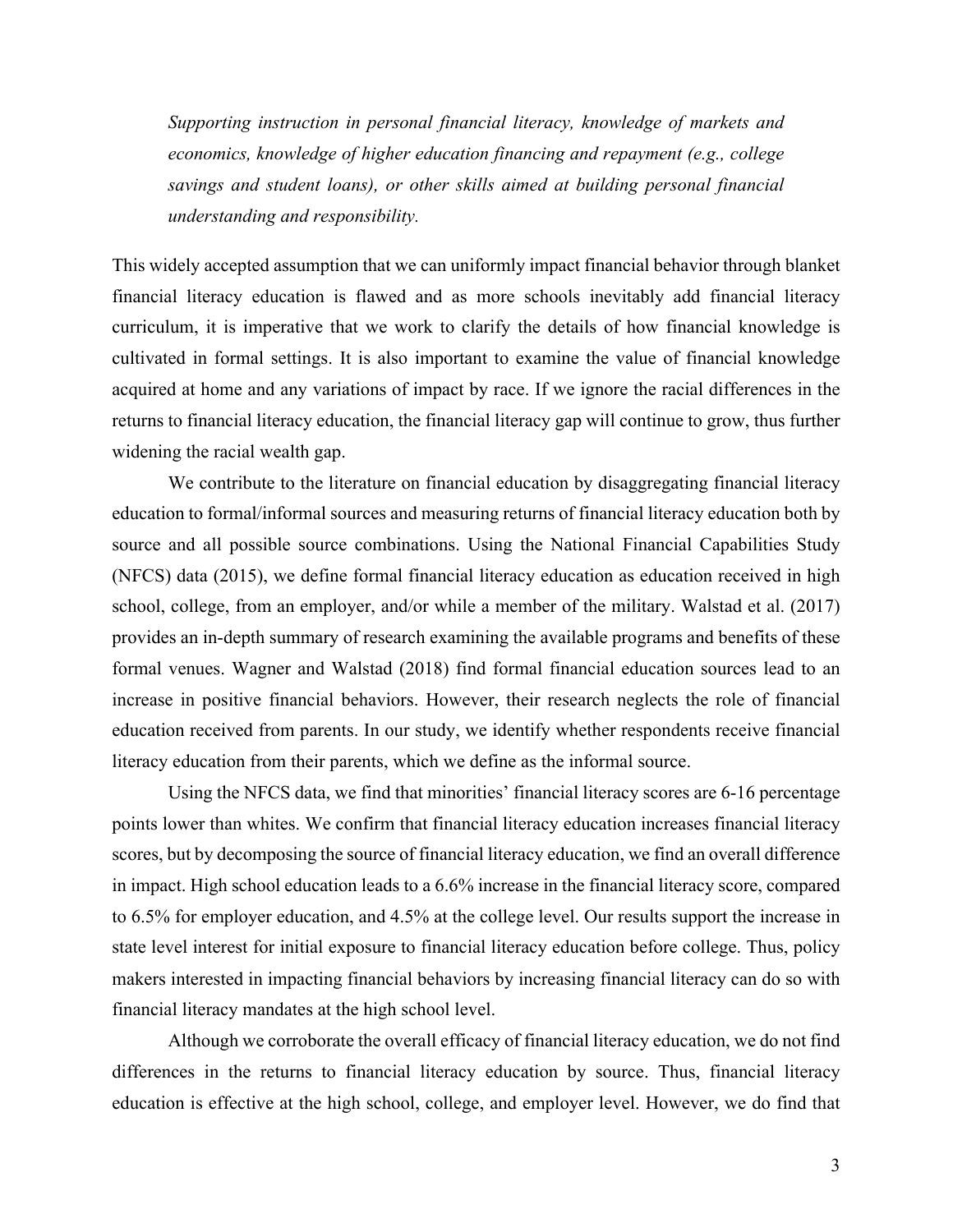the returns to financial literacy at the college level are higher for whites than for minorities. The racial difference in the returns to financial literacy education reported by Al-Bahrani, Weathers, and Patel (2018) appear to be driven by differences at the college level.

Additionally, we find that financial literacy is disseminated through parental education. Parents discussing financial topics with their kids increases financial literacy scores on average by 2%. We find no evidence that the returns to parental education vary by race overall, however, our results do indicate racial differences in how parental education impacts financial literacy scores across the age distribution. Minority financial literacy scores are impacted by parental influence at the younger age groups, however as individuals age, the returns to informal education disappear. For whites, the influence of parental education persists with age. This result eliminates the idea of inferior intergenerational transfer of financial knowledge among minorities as a possible explanation for the increasing racial wealth gap and points to other possible explanations such as systemic bias.

#### **LITERATURE REVIEW**

Measuring the returns to financial literacy education is complex since there is no standardized financial literacy course. Variation in the returns to financial literacy education could be due to differences in teacher quality, curriculum structure, method of knowledge assessment, and participant age (Wagner and Walstad (2018)). Nonetheless, the consensus is that financial literacy education increases financial knowledge.<sup>3</sup>

The returns to financial literacy education does lead to changes in financial behaviors. Lusardi, Michaud, and Mitchell (2017) find that financial literacy accounts for 30-40% of the retirement wealth inequality. Increasing financial knowledge impacts wealth accumulation. Harvey (2017) finds that individuals residing in states that mandate financial literacy education are less likely to use Alternative Financial Services (AFS) such as check-cashing, rent-to-own financing, pawn shop services, auto title loans, tax refund anticipation loans, and payday loans. She finds that the introduction of the mandate reduces the probability of using AFS by 6%, with a slightly higher reduction (7%) for minorities and underrepresented populations.

 <sup>3</sup> e.g. Al-Bahrani, Weathers, and Patel (forthcoming); Wagner and Walstad (2018); Asarta, Hill, and Meszaros (2014); Harter and Harter (2009); Lusardi and Mitchell (2007)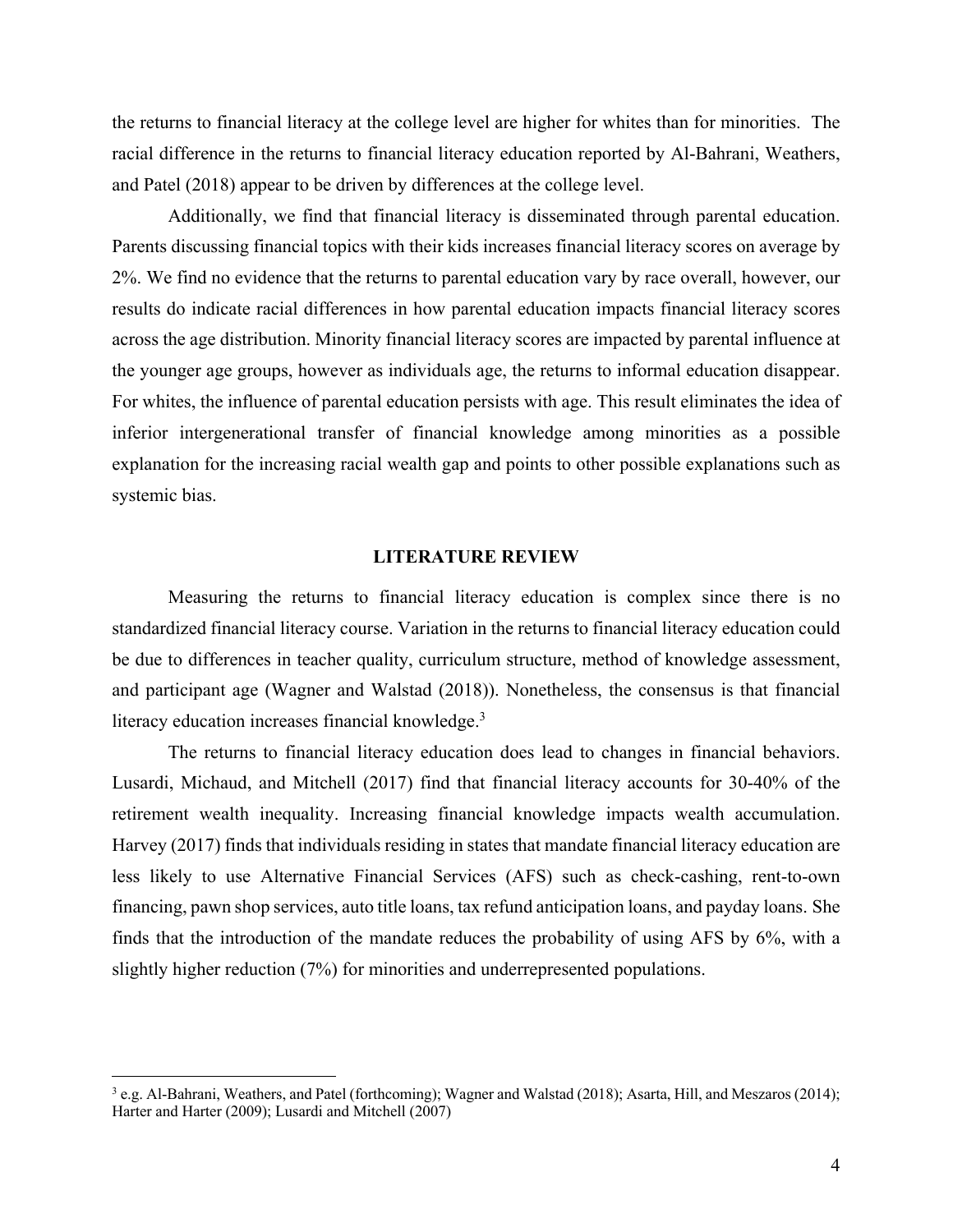Wagner and Walstad (2018) show that formal financial literacy education—defined as education received in high school, college or from an employer<sup>4</sup>—impacts financial behavior. However, they find a more pronounced effect on long term financial behaviors rather than short term behaviors, concluding the effect on short term behaviors is mitigated by way of monthly feedback (i.e. late fees, penalties, etc.). Penalties or consequences for long term behaviors are not realized until later in life and thus individuals don't receive immediate feedback to correct their behavior. Consequently, structuring financial literacy education with a focus on changing longterm financial behaviors may prove more beneficial.

Gale and Levine (2010) provide a summary of research on the existing types of financial literacy education but do not discuss the returns to each type. They detail the research on employerbased education and suggest that workplace financial education tends to be narrowly focused on retirement saving behaviors. Further, Bernheim and Garret (2003) show that financial literacy education at work helps lower income families increase their participation in retirement savings. The authors do not discuss the impact of the education on overall financial literacy but do however suggest that since employer-based education tends to be remedial, we should not expect an increase in overall financial literacy.

There is mixed evidence surrounding the effect of formal education and intergenerational transfer of financial literacy knowledge on financial behaviors. In an international study of high school students, Chambers, Asarta, and Farley-Ripple (forthcoming) revealed that most of students' financial knowledge is explained by parental characteristics and that financial literacy education at school (i.e. formal education) does not explain financial literacy knowledge. However, Breitbach and Wagner (forthcoming) examine financial literacy for incoming college freshman and find that parents impact financial literacy both directly and indirectly. They find that students who reported discussing finances with their parents were more likely to have high financial literacy scores. The measure used is a self-reported Likert scale. On a scale of 1-5 students reported whether they agreed or disagreed that their parents discussed financial literacy. Roughly 45 percent. They find that discussing finances with parents decreases the probability of placing on the lower end of the financial literacy distribution and increases the probability of placing on the higher end of the financial literacy distribution. Further, when students perceived that their parents were financially knowledgeable, they scored higher on the financial literacy test.

 <sup>4</sup> Includes military.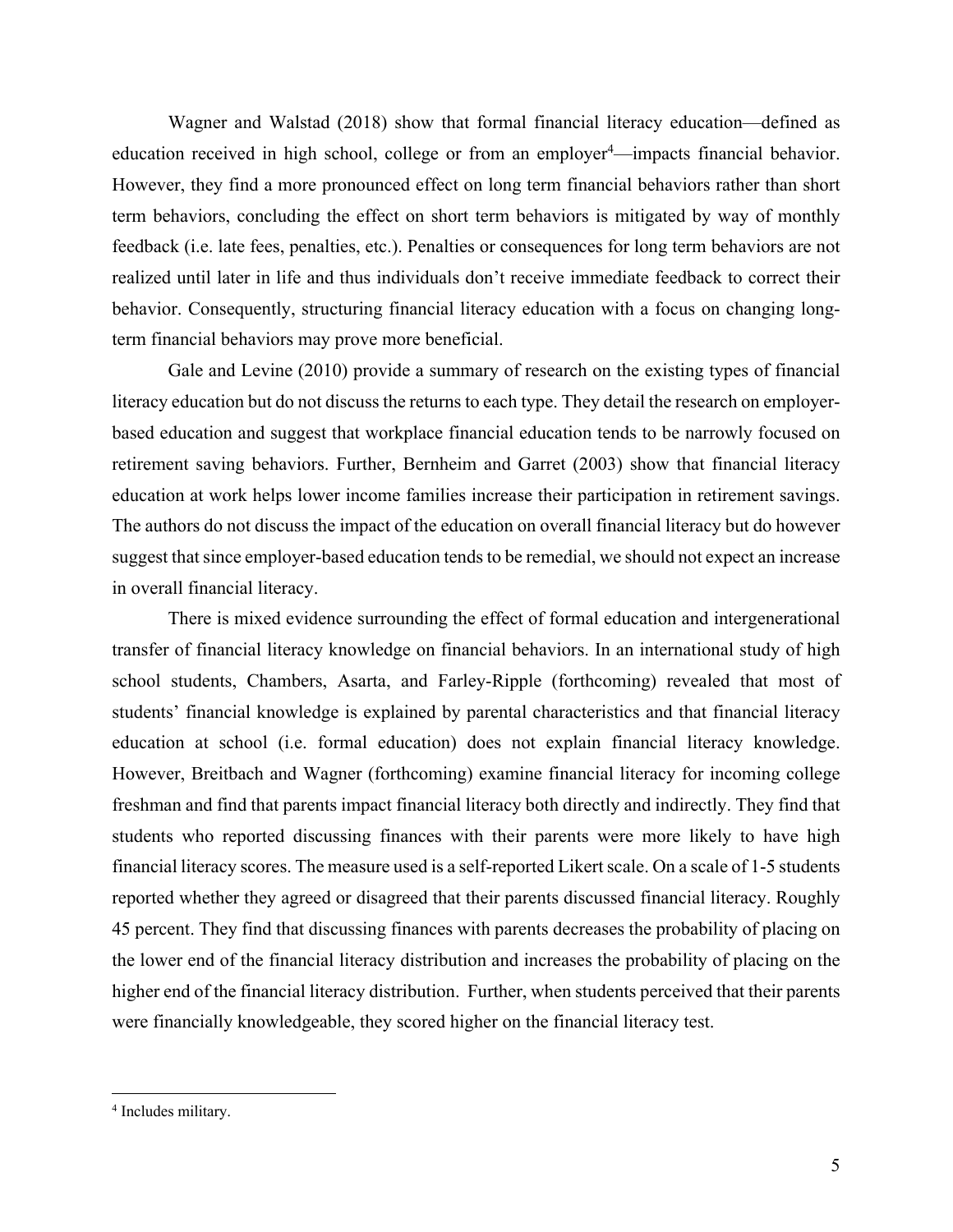In our research we extend the analysis of financial literacy education sources to a larger sample representative of the US population. We identify the different types of education sources by formality and determine returns to financial literacy education by both source and race.

#### **DATA**

#### **National Financial Capabilities Study**

The 2015 National Financial Capabilities Study (NFCS) includes data on 27,564 individuals from across the U.S. The sample includes 500 respondents from each state. The data cover samples from California, Illinois, New York, and Texas. The survey includes demographic information, financial behaviors, financial outlook, and their responses to the "Big Five" and "Big Three" financial literacy questions designed by Lusardi and Mitchell (2007). The survey also includes questions about access and participation in formal financial literacy education and whether respondents learned about financial topics from their parents.

#### **Summary Statistics**

Table 1 provides summary statistics for the variables we use in this study. Our measure of financial literacy is based on the participants score on the "Big Five" financial literacy questions. The questions focus on understanding the relationship between bonds and interest rates, compound interest, diversification, real rates of returns, and loan maturity. <sup>5</sup> The average respondent scored 60% on the financial literacy questions. On average, white respondents scored 12% higher than minorities on the same test; this difference is statistically significant. However, minorities are more likely to have access to financial literacy education, with 41% of minorities being offered financial literacy education compared to only 32% of whites. We also find that 27% of minorities, compared to 22% of whites, participate in the offered financial literacy education. Therefore, the financial literacy gap exists even though minorities have more access to financial education, and presumably receive more financial literacy education.<sup>6</sup>

The sample is relatively equally divided between male and female and equally distributed across age. Minorities are more likely to be in the age group of 25-34, while whites are more likely to be 65+. Therefore, the white sample is relatively older, and are more likely to be retired relative

 <sup>5</sup> See appendix B for questions and answers.

<sup>6</sup> NFCS does not provide attrition rate data.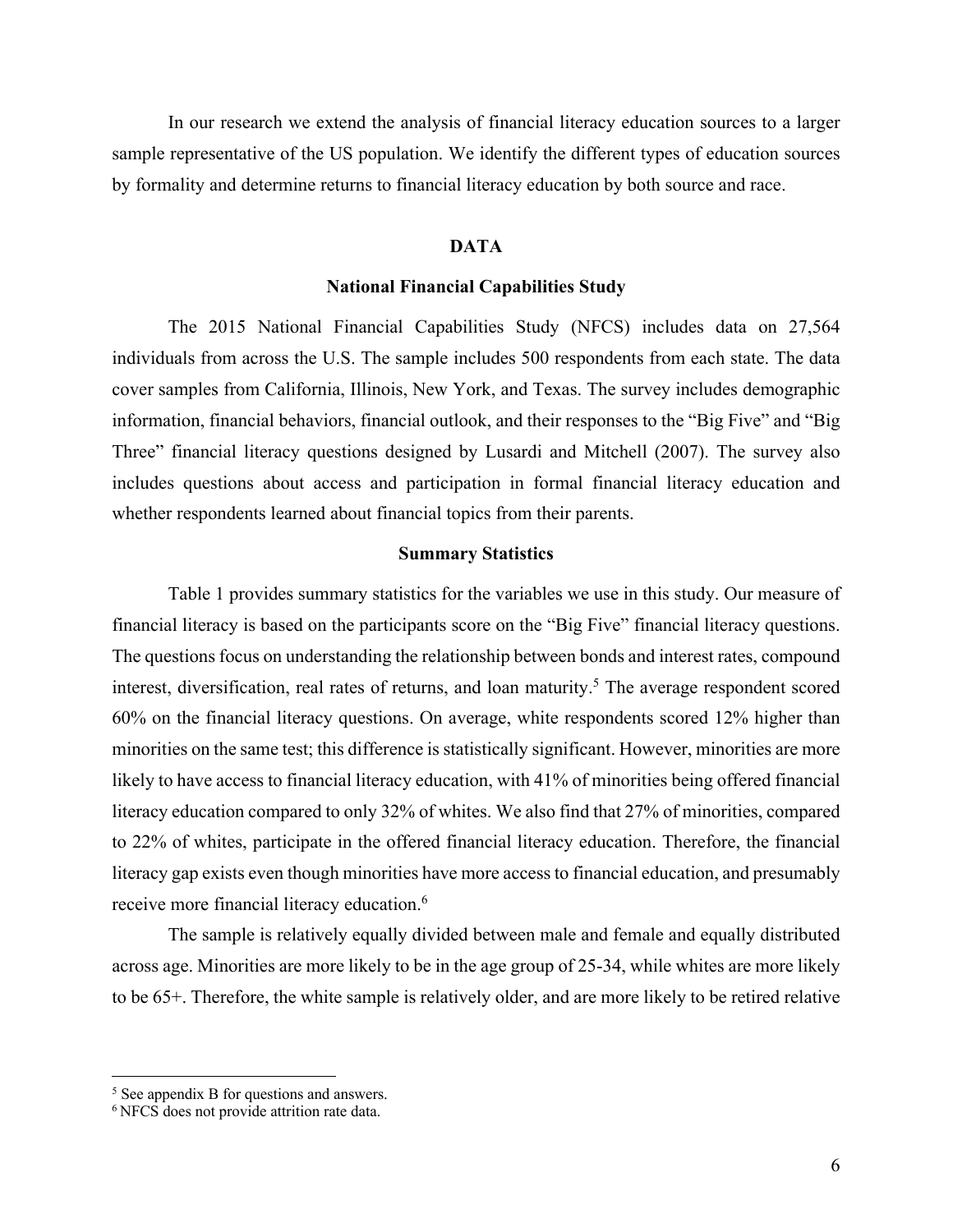to minorities.7 The majority of our sample works full time. Minorities are more likely to be single and living with parents compared to whites. This finding is likely correlated with the younger age of minorities compared to whites. The income and education distribution are equal across the race groups; the majority of respondents are in the 50-75K individual income range where the U.S. average pre-tax income per "consumer unit", as of 2015, is \$69,629.8

#### [Insert Table 1]

#### **Measuring Financial Literacy Education**

In Table 2 we decompose the types of financial literacy education sources and various combinations. Our financial literacy education categories are similar to Wagner and Walstad (2018). We organize and report categories by respondents' receipt of financial literacy education as follows: high school education only, college education only, employer education only, high school and college, high school and employer, college and employer, and finally all three, high school, college, and employer.<sup>9</sup> There are  $24,729$  individuals that responded to the inquiry regarding access to formal financial literacy education, of which 77% reported no receipt of any formal education. There are 4.48%, 5.39%, and 2.6% that reported receiving financial education from high school only, college only, and employer only, respectively. A total of 12.48% of respondents that did receive formal education only received it from one source. Those with two sources of education account for a total of 7.49%. The high school and college combination comprise 3.28%, college and employer at 2.61%, and high school and employer at 1.6%. Those that received education from all formal sources compose 3.41% of the sample.

#### [Insert Table 2]

We contribute to the research by extending our categories to also include informal education. Out of the 27,564 responses, 46% reported that they received financial literacy

 <sup>7</sup> "National and state-level findings are based on data from the 2015, 2012 and 2009 NFCS State-by-State Surveys, each of which were nationwide online surveys of over 25,000 American adults. Findings from the survey are weighted to be representative of Census distributions according to the American Community Survey. National figures are weighted to be representative of the national population in terms of age, gender, ethnicity, education and Census Division." http://www.usfinancialcapability.org/about.php

<sup>8</sup> https://www.bls.gov/news.release/cesan.nr0.htm

<sup>&</sup>lt;sup>9</sup> Employer-based includes the military.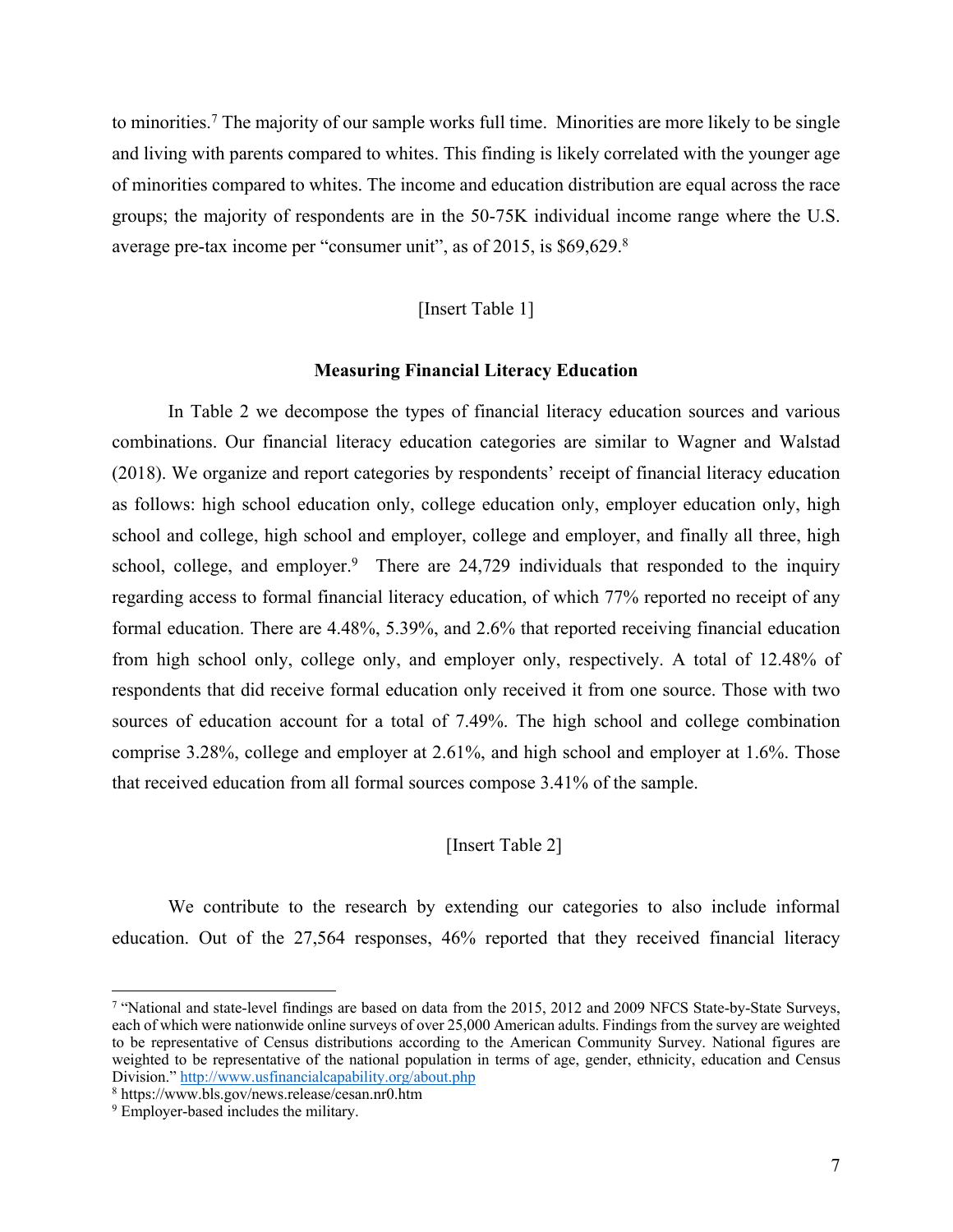education from their parents. In Table 2, we report the mean financial literacy scores for each educational category. For formal education, we observe the highest financial literacy scores are participants that received financial literacy education through the college and employer combination. They scored 77% on the financial literacy test. Those without any formal education scored 58% on the financial literacy test. Respondents that only received parental financial education scored 61% on average. This is slightly higher than the average score of 59% and higher than the 58% reported by individuals without formal education.

We also report racial differences in the financial literacy scores by education type in Table 2. We find that minority financial literacy scores are statistically lower relative to whites for all education categories. Minorities without any formal financial education score 50% compared to 61% for whites. Among the respondents that receive financial literacy education in high school, whites score 11 percentage points higher than minorities and the difference is greater at the college level at 16 percentage points. This trend persists for all formal education categories. The difference in financial literacy score for minorities and whites that received financial literacy education from parents is a statistically significant 12 percentage point difference. The racial financial literacy gap persists across formal, informal, and no education.

#### **METHODOLOGY**

To estimate the returns to each financial literacy source we estimate the following equation using OLS.

$$
Y_i = \beta_0 + \beta_i X_i + \varphi W_i + \tau F_i + \tau P_i + \varepsilon,\tag{1}
$$

where Y<sub>i</sub> is the measure of individual *i*'s financial literacy knowledge as measured by their percentage performance on the "Big Five" financial literacy questions. The vector  $X_i$  includes demographic, income, education, marital status, employment status, and family structure variables. The dummy variable  $W_i$  identifies white respondents. The vector  $F_i$  includes the formal financial literacy education categories and  $P_i$  is a dummy variable indicating whether parental financial literacy education was provided.

#### **RESULTS**

Regressions 1-3 in Table 3 report the coefficients from the OLS estimation of the financial literacy score for the full sample, for minorities, and for whites, respectively. We find that parental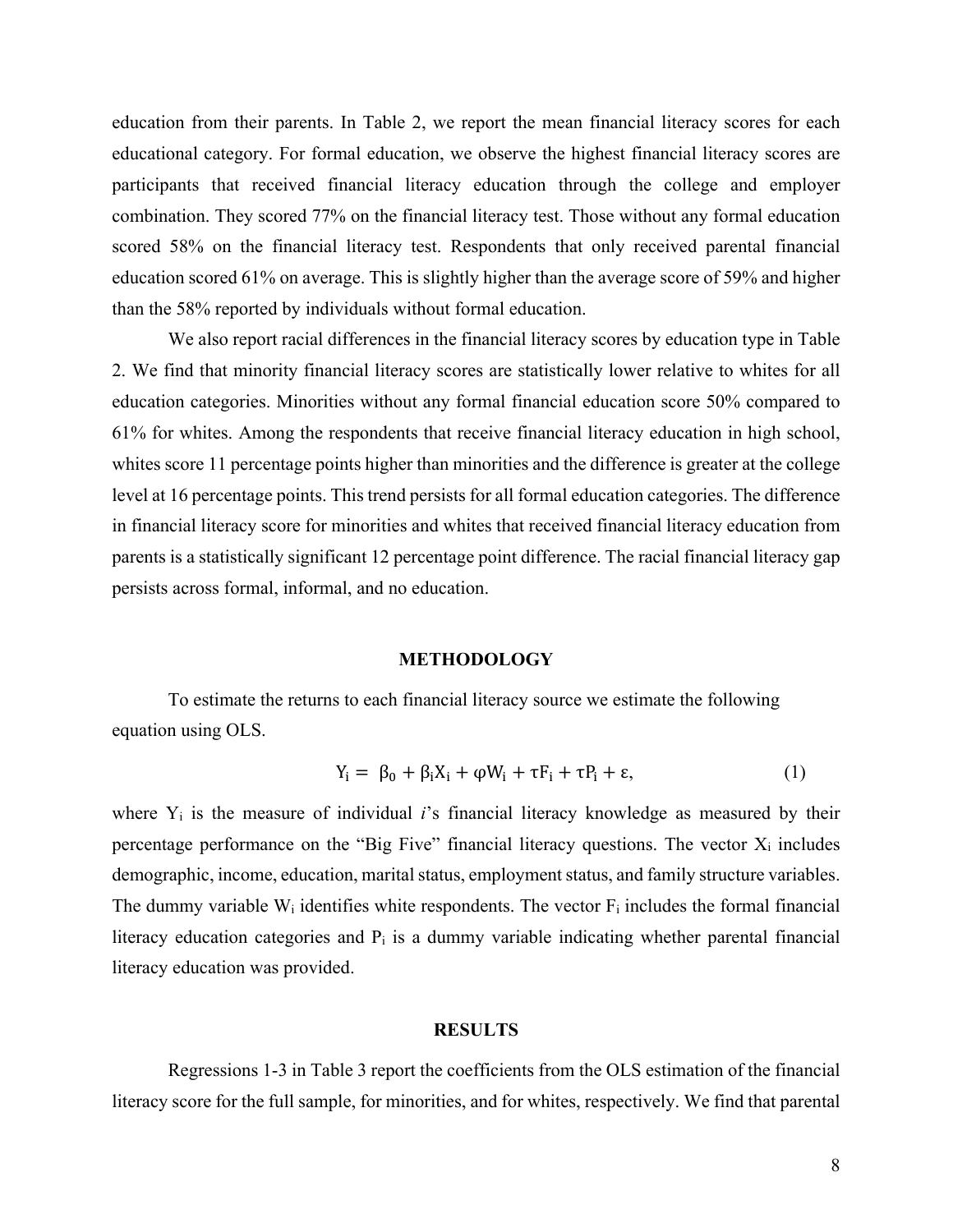education increases financial literacy scores by 1.7 percentage points compared to those that did not receive any financial education from their parents. We do find a positive financial literacy education effect on overall financial literacy, however, the returns to education vary by source, ranging between 5.8-6.6%. Receiving education in high school increases financial literacy scores by 6.6 percentage points, college by 4.5, and employer education by 6.1. The combination of high school/college leads to an increase of 6.6 percentage points, and college/employer education leads to an increase 5.8 percentage points. The omitted category is respondents with no financial education from any formal source.

#### [Insert Table 3]

In regressions 2 and 3 we separate the minority and white samples to test the returns to financial education by education source for each of the racial categories. Our findings support Al-Bahrani Weathers, and Patel (2018), who find financial literacy education has higher returns for whites than minorities. The white coefficient is higher than the minority, however the difference is not statistically significant, with the exception for college level education. The racial difference in the returns to financial literacy education is driven by the coefficient of the college only category. The return to financial literacy education for minorities in college is a 2.6 percentage point increase in scores on average compared to a 5.5 percentage point increase for whites. The results are statistically different from each other. The college only category is the financial education source with the highest participation, with 5.39% of those receiving financial literacy education reporting that they received financial education through college only. The racial difference in the returns to financial literacy education found in Al-Bahrani, Weathers, and Patel (2018) can be directly attributed to the financial literacy education provided at the college level. All other education categories have a positive return that is statistically equal across the racial groups.

Informal education increases financial literacy scores by 1.7 percentage points overall. For minorities, the return is 1.1 percentage points and for whites it is 2.0 percentage points. These results are statistically equal, and consequently there is no evidence that differences in parental financial literacy education is the driving force behind the financial literacy gap (and consequently the racial wealth gap). There are no statistically significant differences in intergenerational transfer of financial knowledge. Ascribing the cause of the racial wealth gap to differences in financial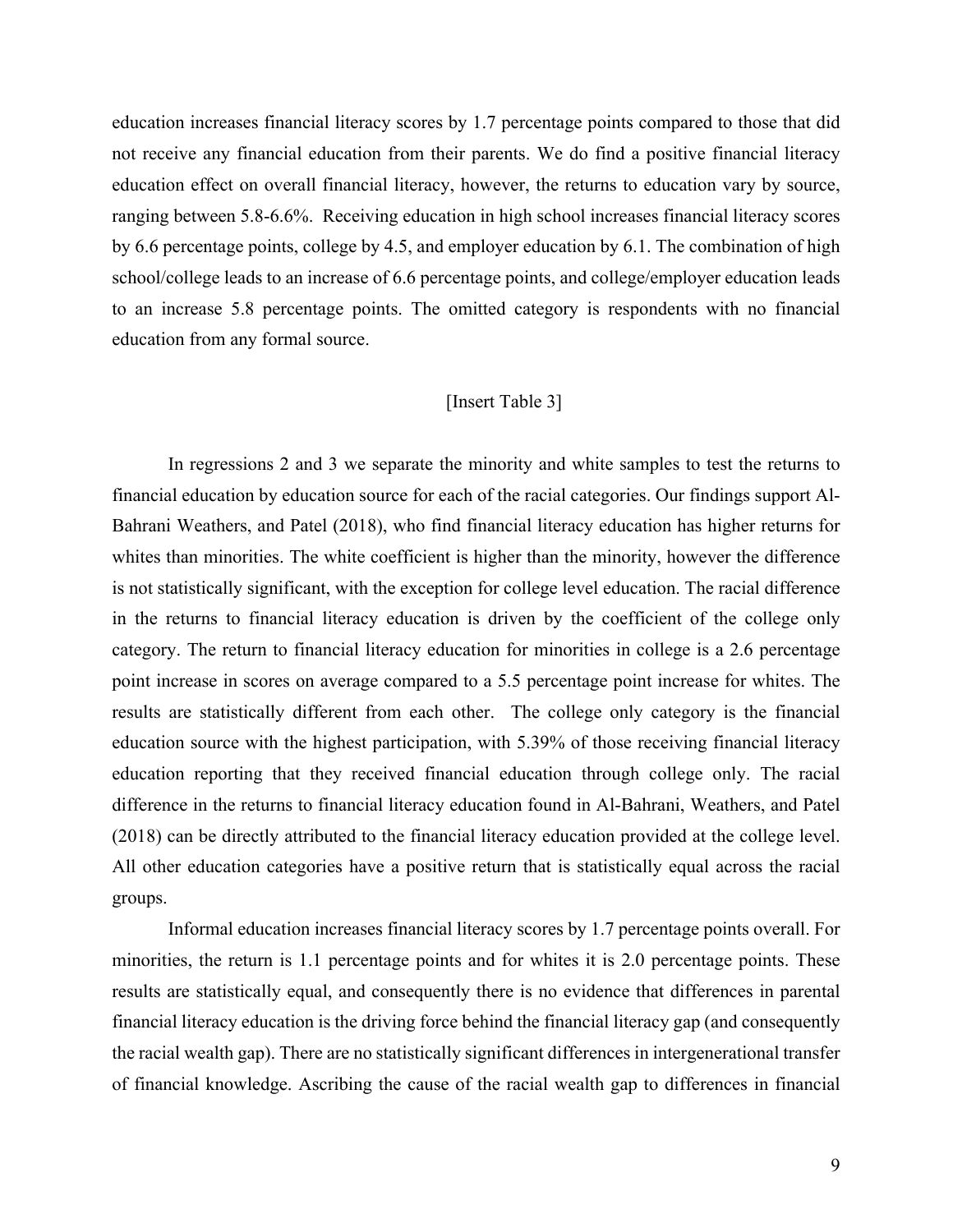literacy and family structure is a myth (Darity et al. (2018)). While Hamilton and Darity (2017) do agree that the financial acumen of blacks is relatively less than that of whites, they suggest the difference is not due to education, but lack of household assets required to learn how to manage funds. Their claim suggests that the usefulness of financial literacy education is in many ways dependent on wealth or income. This endogeneity complicates the analysis of measuring the returns to financial literacy education.

Lusardi, Michaud, and Mitchell (2017) provide a model whereby financial knowledge is endogenously determined, suggesting that individuals choose how much financial literacy to accumulate. In their model they do not make a distinction between formal or informal education. Their results suggest that the racial financial literacy gap may exist due to optimal choice behavior and individual investment in financial knowledge. In their model, financial literacy explains 30- 40% of the wealth gap between those that invest in financial knowledge and those that choose to remain uninformed. Meier and Sprenger (2013), suggest that the determinant of investment in financial literacy can be attributed to differences in time preferences. The selection into financial literacy education is a limitation of our research and we acknowledge that we cannot control for it.

In Table 2 we show lower financial literacy scores for minorities regardless of education type. Therefore, although the returns are equal, initial financial literacy levels are different. Increasing financial literacy education does increase financial literacy, but it will not help narrow the racial financial literacy gap alone. Our results support financial education increases financial literacy scores, that minorities have lower financial literacy scores, and finally, parental financial education is equally productive for minorities and whites. Any difference in racial returns to financial literacy education are solely due to college level education.

We cannot identify any reasons why college level financial literacy education benefits whites more than minorities with our data. However, these results have implications to racial difference in financial behaviors. Kakar, Daniels, and Petrovaska (2018) find that minorities accumulate student debt at higher rates than whites. Stoddard and Urban (2018) find that high school financial literacy mandates allow students to make better financial decisions with respect to student loan acquisition. Therefore, the lower level of financial literacy for minorities can lead to differences in behavior that lead to increasing racial wealth gap through the accumulation of student loans.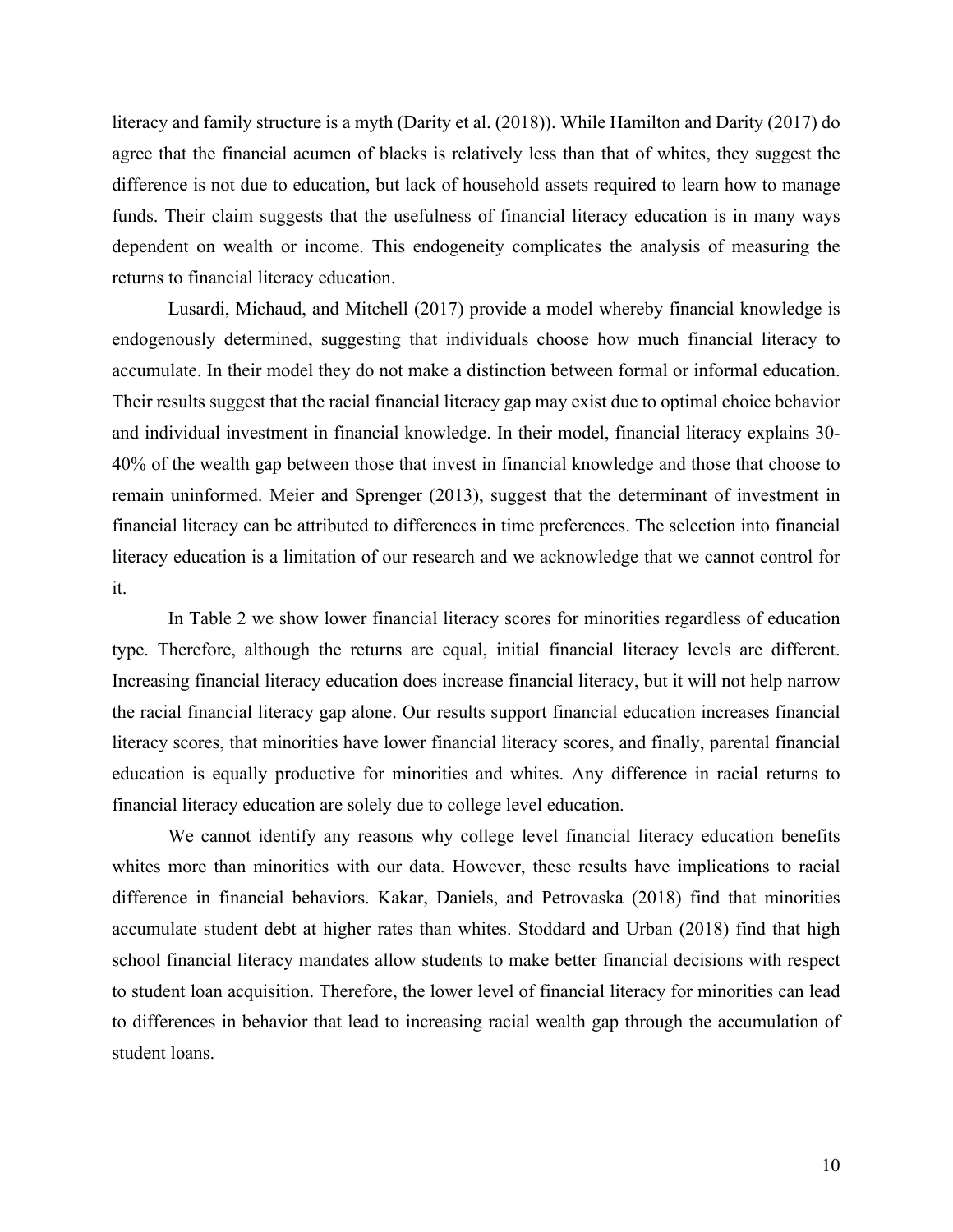Table 3 also provides the results for the other control variables. We find that males consistently outperform females in financial literacy, scoring 8 percentage points higher. The gender financial literacy gap is narrower in the minority sample, with males scoring 6.9 percentage points higher than females compared to an 8.4 percentage point difference in the white sample. However, those results are not statistically significant.

Education level and financial literacy education are positively correlated. Professional degrees are the omitted category in our regressions. Individuals that did not complete high school scored 24.3 percentage points lower on the financial literacy test compared to those with professional degrees. For high school graduates the difference is 16.7 percentage points lower than professional degree holders. The coefficients are -9.2 and -9.8 percentage points for respondents with some college and associate degree holders, respectively. Bachelor's degree holders have a score that is only 2.1 percentage points lower.

Divorced or separated individuals score 3.5 percentage points higher than married couples. Both widowed and single individuals scored higher than married couples with 2.4 and 1.6 percentage point differences, respectively. Those that identified themselves as home makers scored 1.6 percentage points lower than employed respondents.

Finally, there is a positive relationship between income and financial literacy. The omitted category is income greater than \$150,000. The coefficient for individuals making less than \$15,000 per year indicates a score 15.6 percentage points lower than those making more than 150K. This coefficient decreases as income increases. Thus, the financial literacy gap appears to contract in varying degrees with respect to income. Moving from the 25-35K to the 35-50K bracket, the coefficient decreases, in absolute terms from 12.6 to 8.2 percentage points. Finally, those making between 100-150K only score 1.4 percentage points less than those making more than 150K.

The income coefficients are more interesting when compared between the minority and white samples. The rate at which the financial literacy score increases across the income distribution is higher for minorities than it is for whites. The coefficients are statistically different between the race categories. Our results support the Hamilton and Darity (2017) and Darity et al. (2018) claims that financial literacy differences are likely due to differences in available assets. We find that as income increases, the financial literacy gap decreases. Financial literacy scores are 50% on the lower end of the income distribution and they are as high as 66% for high income earners.

#### **Robustness Analyses**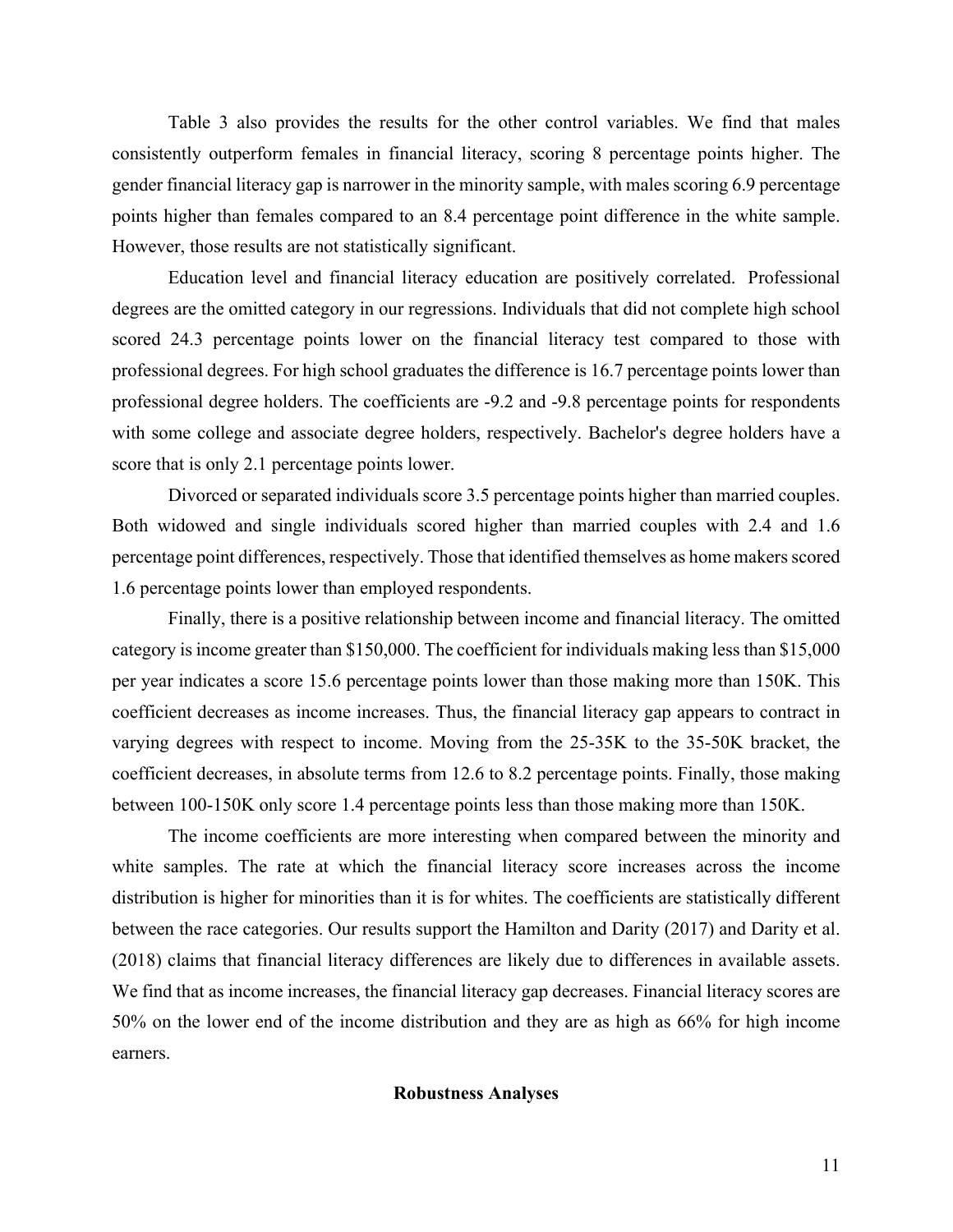To identify the role of formal and informal education we repeat the estimation for each age cohort. We report the results in Table 4 for the full sample, and Tables 5 and 6 for the minority and white samples, respectively.

[Insert Table 4]

[Insert Table 5]

#### [Insert Table 6]

Results in Table 4 indicate that whites outperform minorities on the financial literacy test in every age group. Respondents that received high school financial literacy education outperform those without formal education in every age group except the 35-44 group. College financial education increases the financial literacy score for those in age cohorts of 45 and above. Employer financial literacy education increases the financial literacy scores for all age groups except younger individuals in the 18-25 age group. Parent education helps increase financial literacy for younger individuals compared to those without parent education. The coefficient on parents is 4.4 percentage points for 18-24 years old. It decreases to 2.6 percentage points for the 25-34 group. For those older than 35 years old, parent education does not increase their financial literacy score. The results indicate that the influence of parents depreciates with age. Our results are in line with the findings of Breitbach and Wager (forthcoming), and Chambers, Asarta, and Farley-Ripple (forthcoming). Both studies find that financial literacy scores increase when parents discuss finances with college and high school students, respectively. While we find that the value of parental education is present for younger groups, it does decrease with age.

In Table 5, we estimate the model for the minority group. Here we are interested in identifying how parental education impacts financial literacy across the age distribution. We find that parental education is only significant for the 18-24 age group. However, in Table 6, when we estimate the same model for the white sample, we find that the parental education coefficient is positive and significant for four of the six age cohorts. Thus, indicating that the role of parental education is more persistent for whites than for minorities across the age distribution.

#### **Limitations**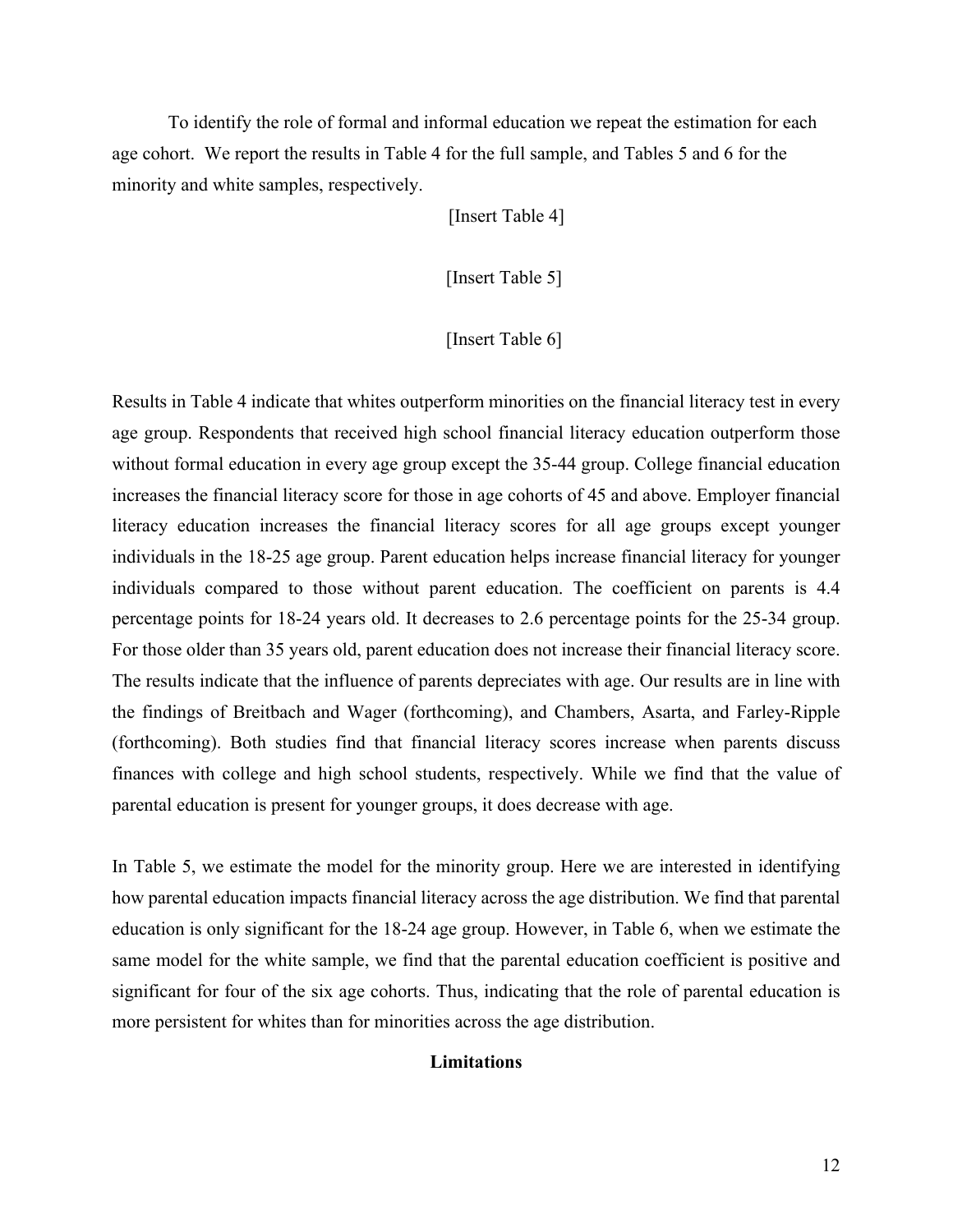Though our analysis links financial literacy education, and the source of education, to overall financial literacy knowledge, there are a few limitations to the available data. First, we encounter a measurement issue within the definition of financial literacy education. Program requirements lack consistent definition which makes it difficult to measure the direct impact of financial literacy education. Similarly, the true return to informal education cannot be measured when a standard characterization of parental financial education does not exist. Another challenge is self-selection bias. Individuals interested in financial literacy are more likely to select into financial literacy education (Hastings, Madrian, and Skimmyhorn (2013)), either formally or informally. The choice to invest in financial literacy education can be endogenous as predicted by Lusardi, Michaud, and Mitchell (2017). A causal determination of the impact of financial literacy education on financial literacy and financial behaviors is therefore difficult to determine.

Until recently, researchers have assumed a positive causal relationship between financial literacy knowledge and better financial behavior. Willis (2011) suggests that the evidence linking financial literacy education to financial behaviors is weak. However, a recent paper by Skimmyhorn (2016) uses a natural experiment to identify and confirm the positive causal effect of financial literacy education on financial behaviors. Using variations in state level policies mandating high school financial education, Stoddard and Urban (2018), find that financial high school education reduces the use of high cost student debt, reduces credit card use, and reduces the number of hours students spend working while in college.

Finally, the "Big Five" questions may be racially biased, making performance comparison between whites and minorities problematic. The persistence of the white financial literacy advantage increases speculation about the quality of the instrument measuring financial literacy knowledge across racial and demographic groups. While the "Big Five" questions are convenient and have been used often in research, there is no evidence that they are inclusive. There is evidence that standardized measures of knowledge like the MCAT (Davis, Dorsey, Franks, Sackett, Searcy, and Zhao (2013)) ACT and SAT (Kane (1998)) are racially and gender biased. However, there has been no examination of the potential biases in the "Big Five" financial literacy questions.

#### **CONCLUSION**

Our research examines the returns to financial literacy education. We contribute to the field by disaggregating the financial literacy education sources and by including informal education at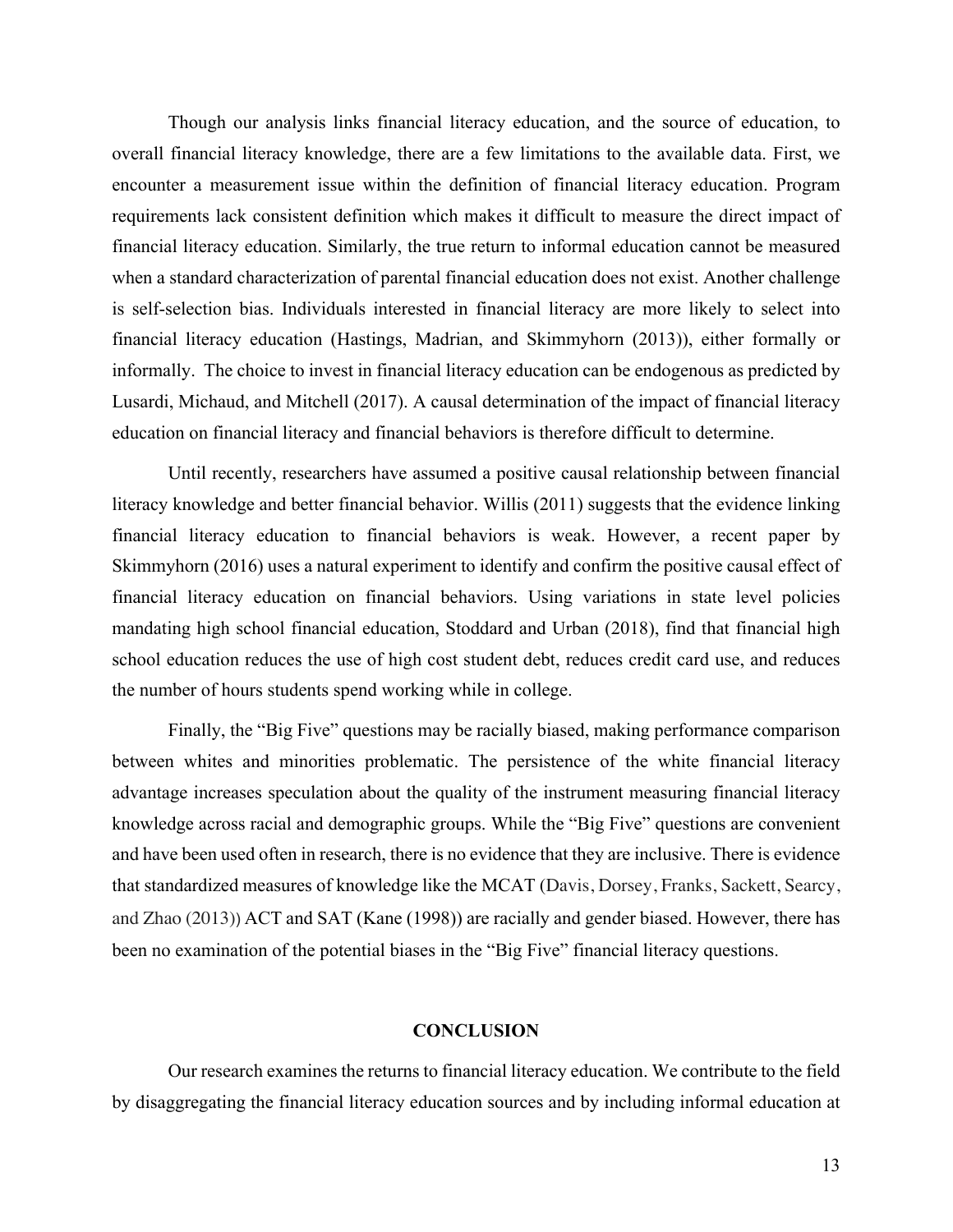the household level. Individuals can obtain financial literacy education in high school, college, via their employer, at home, or any combination thereof. Research examining the returns to financial literacy education finds that the returns are different by race. We confirm that those differences exist for college level education only. College level financial literacy education has higher returns for whites than for minorities. We find no evidence of variation in the returns to financial literacy education for high school, or employer education.

We also find that parental financial literacy education helps increase financial literacy scores 1-2 percentage points. However, we find no evidence that the returns to parental education vary by race. We do find evidence that the impact of parental financial education depreciates faster for minorities than for white. The financial literacy scores for whites are more likely to be influenced by parental education as they age. While for minorities, the impact is only evident for younger age groups. There is no evidence of racial difference in the intergenerational transmission of financial literacy. Attempts to attribute the growing racial wealth gap to differences in parental understanding of financial literacy that is passed down through informal education is not supported by our results.

If the racial financial literacy and racial wealth gaps are correlated, then financial literacy education will do little to narrow that gap.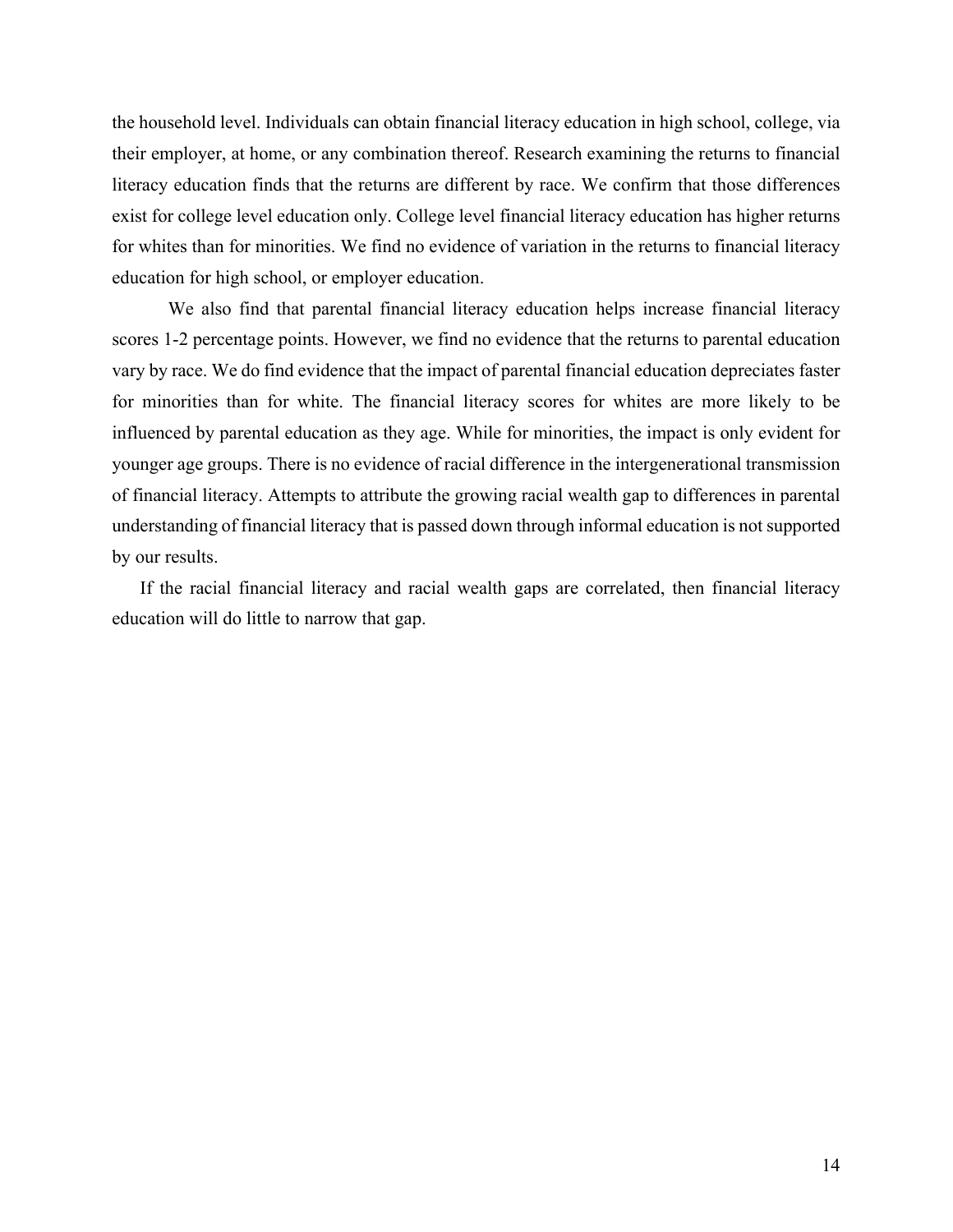#### **REFERENCES**

Al-Bahrani, A., Weathers, J., & Patel, D. (Forthcoming). Racial differences in the returns to financial literacy education. *Journal of Consumer Affairs*.

Asarta, C. J., Hill, A. T., & Meszaros, B. T. (2014). The features and effectiveness of the keys to financial success curriculum. *International Review of Economics Education*, *16*, 39- 50.

Bernheim, B. D., & Garrett, D. M. (2003). The effects of financial education in the workplace: evidence from a survey of households. *Journal of Public Economics*, *87*(7-8), 1487-1519.

Breitbach, E., & Wagner, J. (Forthcoming). Family matters: Financial literacy and the incoming college freshman. *Empirical Pedagogy.*

Chambers, C., Asarta, C., & Farley-Ripple, E. (Forthcoming). Gender, parental characteristics, and financial knowledge of high school students: Evidence from multicountry data. *Journal of Financial Counseling and Planning*.

Darity Jr, W., Hamilton, D., Paul, M., Aja, A., Price, A., Moore, A., & Chiopris, C. (2018). What We Get Wrong About Closing the Racial Wealth Gap.

Davis, D., Dorsey, J. K., Franks, R. D., Sackett, P. R., Searcy, C. A., & Zhao, X. (2013). Do racial and ethnic group differences in performance on the MCAT exam reflect test bias?. *Academic Medicine*, *88*(5), 593-602.

Fox, J., Bartholomae, S., & Lee, J. (2005). Building the case for financial education. *Journal of Consumer Affairs*, *39*(1), 195-214.

Gale, W. G. & Levine, R. (2010). Financial literacy: What works? How could it be more effective? Available at SSRN: https://ssrn.com/abstract=1758910 or http://dx.doi.org/10.2139/ssrn.1758910

Hamilton, D., & Darity, W. A. (2017). The Political Economy of Education, Financial Literacy, and the Racial Wealth Gap. *Federal Reserve Bank of St. Louis Review*, *99*(1), 59- 76.

Harter, C.,  $&$  Harter, J., (2009). Assessing the effectiveness of financial fitness for life in eastern Kentucky. *Journal of Applied Economics and Policy*. *28*, 20-33.

Harvey, M. (2017). Impact of financial education mandates on younger consumers' use of alternative financial services. Available at SSRN: https://ssrn.com/abstract=3054379 or http://dx.doi.org/10.2139/ssrn.3054379

Hastings, J. S., Madrian, B. C., & Skimmyhorn, W. L. (2013). Financial literacy, financial education, and economic outcomes. *Annual Review of Economics*, *5*, 347-373.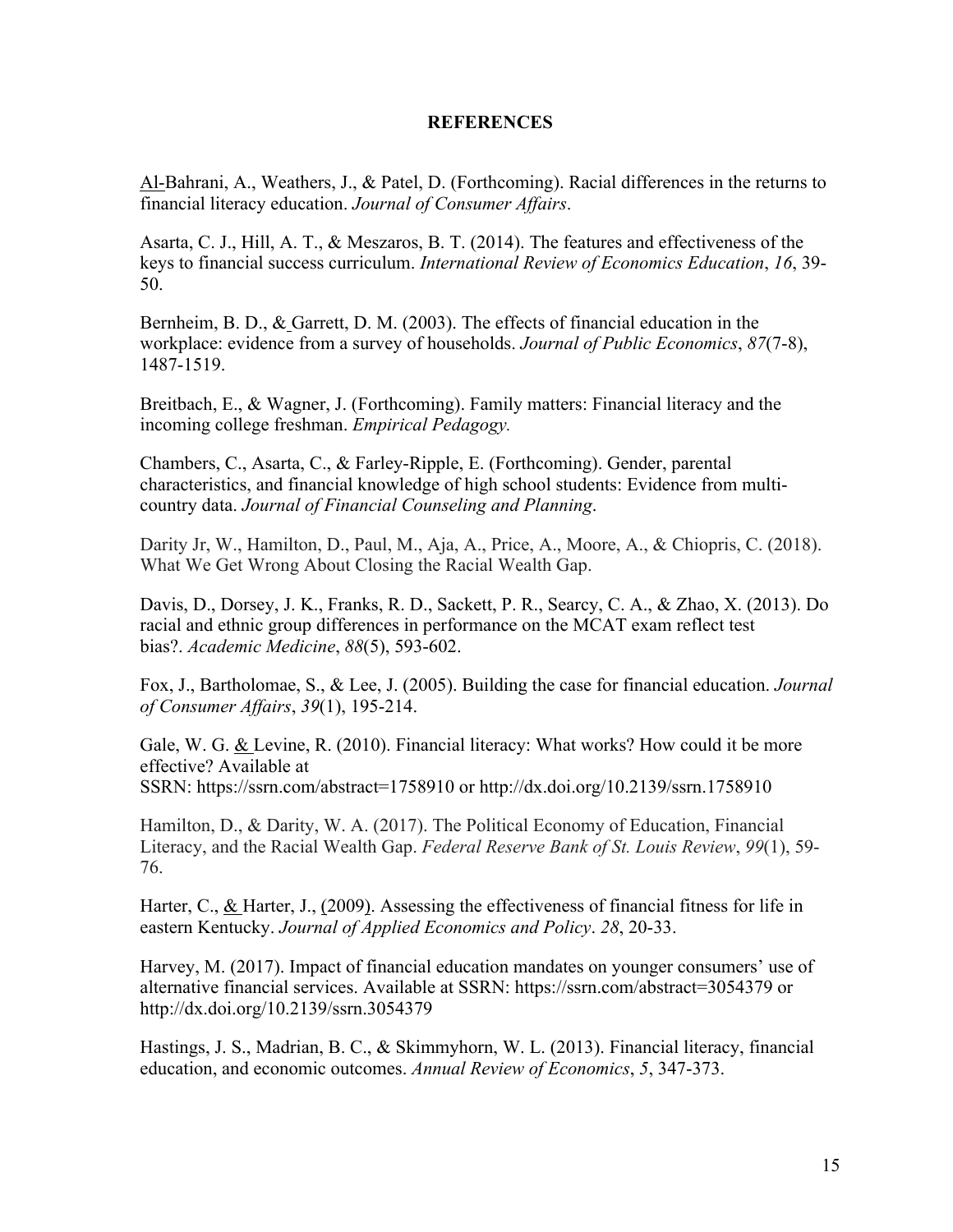Kakar, Venoo and Daniels, Gerald and Petrovska, Olga, Does Student Loan Debt Contribute to Racial Wealth Gaps? A Decomposition Analysis (July 30, 2018). Available atSSRN: https://ssrn.com/abstract=3094076 or http://dx.doi.org/10.2139/ssrn.3094076

Kane, T. J. (1998). Racial and ethnic preferences in college admissions. *Ohio St. LJ*, *59*, 971.

Lusardi, A., Michaud, P. C., & Mitchell, O. S. (2017). Optimal financial knowledge and wealth inequality. *Journal of Political Economy*, *125*(2), 431-477.

Lusardi, A., Mitchell, O. S., & Curto, V. (2010). Financial literacy among the young. *Journal of consumer affairs*, *44*(2), 358-380.

Lusardi, A., & Mitchell, O. S. (2007). Financial literacy and retirement preparedness: Evidence and implications for financial education. *Business Economics*, *42*(1), 35-44.

Lusardi, A., & Mitchell, O. S. (2011a). Financial literacy around the world: an overview. *Journal of Pension Economics & Finance*, *10*(4), 497-508.

Lusardi, A., & Mitchell, O. S. (2011b). Financial literacy and retirement planning in the United States. *Journal of Pension Economics & Finance*, *10*(4), 509-525.

Skimmyhorn, W. (2016). Assessing financial education: Evidence from boot camp. *American Economic Journal: Economic Policy*, *8*(2), 322-43.

Stoddard, C., & Urban, C. The Effects of State Mandated Financial Education on College Financing Behaviors.

Wagner, J., & Walstad, W. B. (2018). The effects of financial education on short-term and long-term financial behaviors. *Journal of Consumer Affairs*.

Walstad, W., Urban, C., J. Asarta, C., Breitbach, E., Bosshardt, W., Heath, J., O'Neill, B., Wagner, J., & Xiao, J. J. (2017). Perspectives on evaluation in financial education: Landscape, issues, and studies. *The Journal of Economic Education*, *48*(2), 93-112.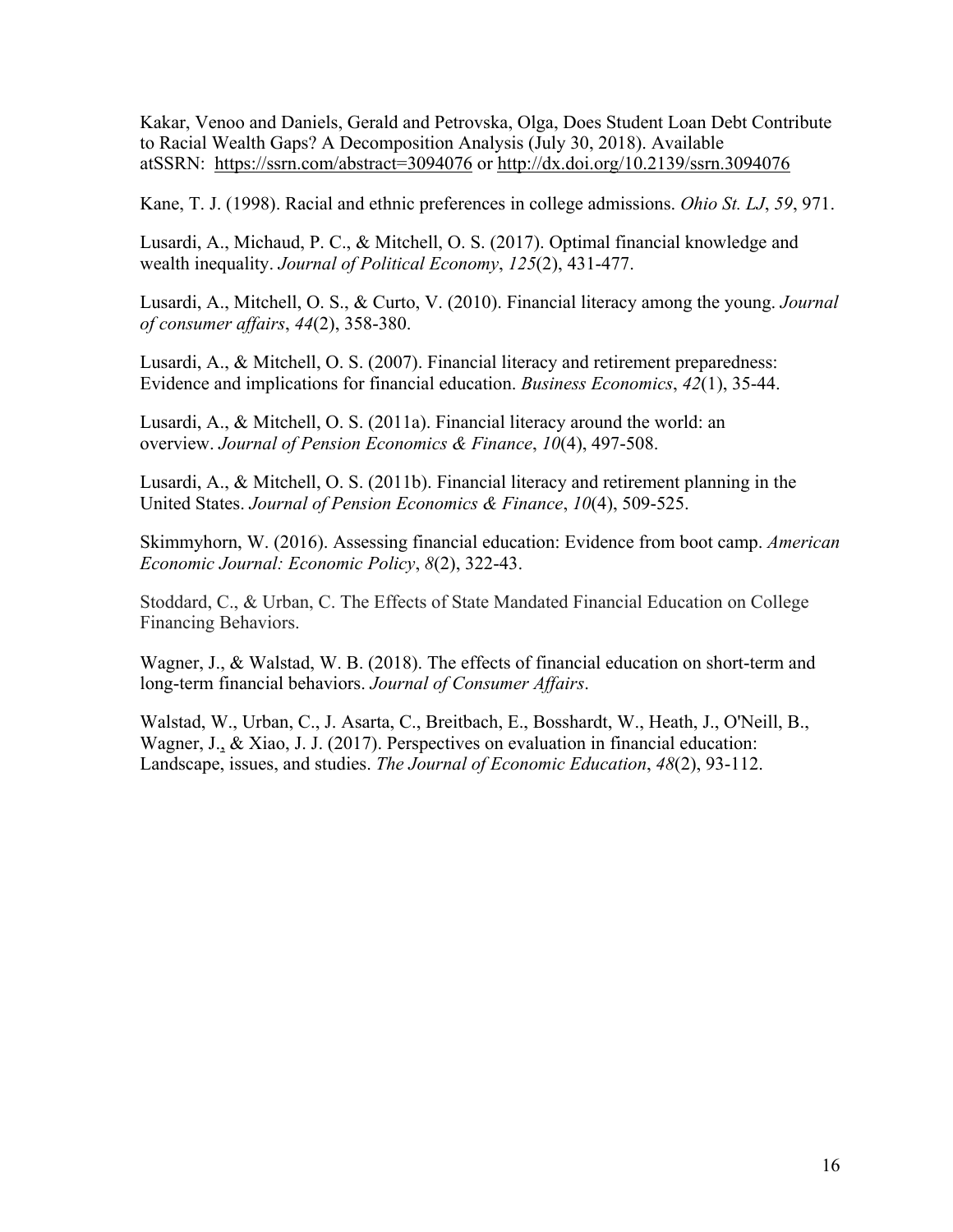## **Appendix A**<sup>a</sup>

| Variable                                                                     | <b>Description</b>                                |                                                                                                                                                |  |  |  |  |
|------------------------------------------------------------------------------|---------------------------------------------------|------------------------------------------------------------------------------------------------------------------------------------------------|--|--|--|--|
| Actual Literacy %                                                            | Dependent variable                                | Actual Financial Literacy Percentage; (sum of correct answers<br>to 5 literacy questions)/ total questions. Questions listed in<br>Appendix B. |  |  |  |  |
| High School Only                                                             |                                                   | Participant received financial education in high school only                                                                                   |  |  |  |  |
| College Only                                                                 |                                                   | Participant received financial education in college only                                                                                       |  |  |  |  |
| <b>Employer Only</b>                                                         |                                                   | Participant received financial education from employer and/or<br>military only                                                                 |  |  |  |  |
| High School/ College                                                         |                                                   | Participant received financial education in both high school<br>and college                                                                    |  |  |  |  |
| High School/ Employer                                                        | Independent variables                             | Participant received financial education in both high school<br>and from employer and/or military                                              |  |  |  |  |
| College/Employer                                                             |                                                   | Participant received financial education in both college and<br>from employer and/or military                                                  |  |  |  |  |
| All Formal Education<br>Sources                                              |                                                   | Participant received financial education from all formal<br>sources                                                                            |  |  |  |  |
| Parents Only                                                                 |                                                   | Participant received financial education parents only                                                                                          |  |  |  |  |
| White                                                                        |                                                   | Race; 1=white alone; 0=non-white                                                                                                               |  |  |  |  |
| Male                                                                         | Gender                                            | 1=male; 0=nonmale                                                                                                                              |  |  |  |  |
| Child                                                                        | # of financially dependent<br>children            | Range 0-4; 4 encapsulates 4+ children                                                                                                          |  |  |  |  |
| Income Drop                                                                  | Large unexpected income<br>drop in past 12 months | 1=household experienced a large unexpected income drop in<br>past 12 months; $0 = no$ income drop OR don't know OR prefer<br>not to disclose   |  |  |  |  |
| Age 18-24                                                                    |                                                   | 18-24 years old; not included as an individual control group in<br>regressions                                                                 |  |  |  |  |
| Age 25-34                                                                    |                                                   | 25-34 years old                                                                                                                                |  |  |  |  |
| Age 35-44                                                                    | Age groups                                        | 35-44 years old                                                                                                                                |  |  |  |  |
| Age 45-54                                                                    |                                                   | 45-54 years old                                                                                                                                |  |  |  |  |
| Age 55-64                                                                    |                                                   | 55-64 years old                                                                                                                                |  |  |  |  |
| Age $65+$                                                                    |                                                   | $65+$ years old                                                                                                                                |  |  |  |  |
| <high school<="" td=""><td></td><td>Did not complete high school</td></high> |                                                   | Did not complete high school                                                                                                                   |  |  |  |  |
| $=$ High School                                                              |                                                   | High school graduate with high school diploma                                                                                                  |  |  |  |  |
| <b>GED</b>                                                                   |                                                   | High school graduate with GED or alternative credential                                                                                        |  |  |  |  |
| Some College                                                                 | Highest level of education                        | Some college completed, but no degree                                                                                                          |  |  |  |  |
| Associates                                                                   | completed                                         | Associate's degree                                                                                                                             |  |  |  |  |
| Bachelors                                                                    |                                                   | Bachelor's degree                                                                                                                              |  |  |  |  |
| Postgrad                                                                     |                                                   | Post graduate degree; not included as an individual control<br>group in regressions                                                            |  |  |  |  |
| Married                                                                      |                                                   | Married; not included as an individual control group in<br>regressions                                                                         |  |  |  |  |
| Single                                                                       | Marital status                                    | Single                                                                                                                                         |  |  |  |  |
| Div/separated                                                                |                                                   | Divorced or separated                                                                                                                          |  |  |  |  |
| Widowed/er                                                                   |                                                   | Widowed or widower                                                                                                                             |  |  |  |  |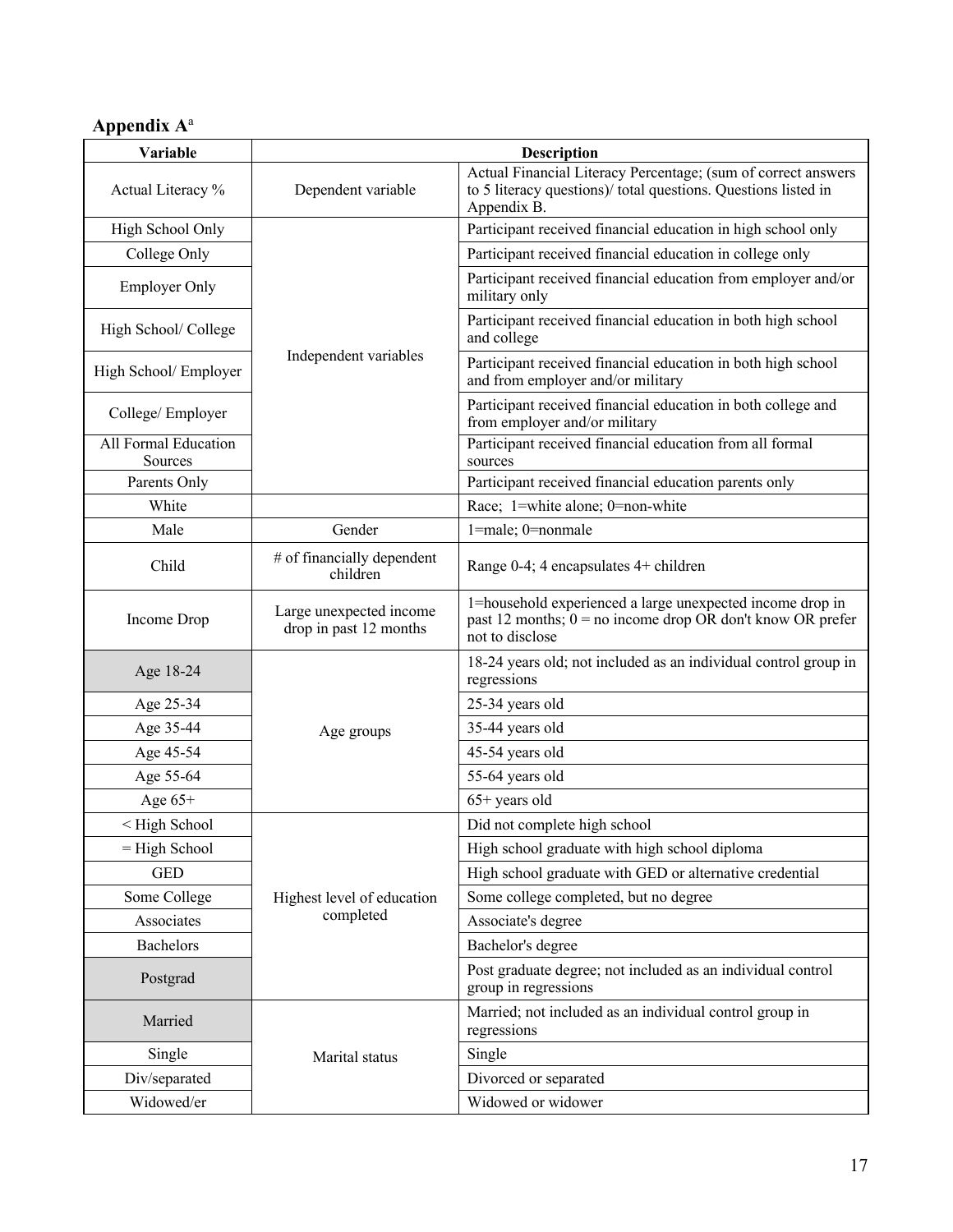| Self Employed                  |                                                       | Self employed                                                                                                   |  |  |  |  |
|--------------------------------|-------------------------------------------------------|-----------------------------------------------------------------------------------------------------------------|--|--|--|--|
| Full Time                      |                                                       | Work full time for an employer (or the military); not included<br>as an individual control group in regressions |  |  |  |  |
| Part Time                      |                                                       | Work part time for an employer (or the military)                                                                |  |  |  |  |
| Homemaker                      | Current employment or work                            | Homemaker                                                                                                       |  |  |  |  |
| Student                        | status                                                | Full-time student                                                                                               |  |  |  |  |
| Disabled                       |                                                       | Permanently sick, disabled, or unable to work                                                                   |  |  |  |  |
| Unemployed                     |                                                       | Unemployed or temporarily laid off                                                                              |  |  |  |  |
| Retired                        |                                                       | Retired                                                                                                         |  |  |  |  |
| Live Alone                     |                                                       | The only adult in the household                                                                                 |  |  |  |  |
| Live With Significant<br>Other | Current living arrangements                           | Live with spouse/partner/significant other; not included as an<br>individual control group in regressions       |  |  |  |  |
| Live With Parents              |                                                       | Live with parents                                                                                               |  |  |  |  |
| Other Living<br>Arrangement    |                                                       | Live with other family, friends, or roommates                                                                   |  |  |  |  |
| Income $\leq$ \$15 $k$         |                                                       | Less than $$15,000$                                                                                             |  |  |  |  |
| $$15-25k$                      |                                                       | At least \$15,000 but less than \$25,000                                                                        |  |  |  |  |
| $$25-35k$                      | Approximate annual                                    | At least \$25,000 but less than \$35,000                                                                        |  |  |  |  |
| $$35-50k$                      | household income including                            | At least \$35,000 but less than \$50,000                                                                        |  |  |  |  |
| $$50-75k$                      | wages, tips, investment<br>income, public assistance, | At least \$50,000 but less than \$75,000                                                                        |  |  |  |  |
| \$75-100k                      | income from retirement plans,                         | At least \$75,000 but less than \$100,000                                                                       |  |  |  |  |
| \$100-150k                     | etc.                                                  | At least \$100,000 but less than \$150,000                                                                      |  |  |  |  |
| $$150k+$                       |                                                       | \$150,000 or more; not included as an individual control group<br>in regressions                                |  |  |  |  |

<sup>a</sup> Omitted control groups for regressions are highlighted in gray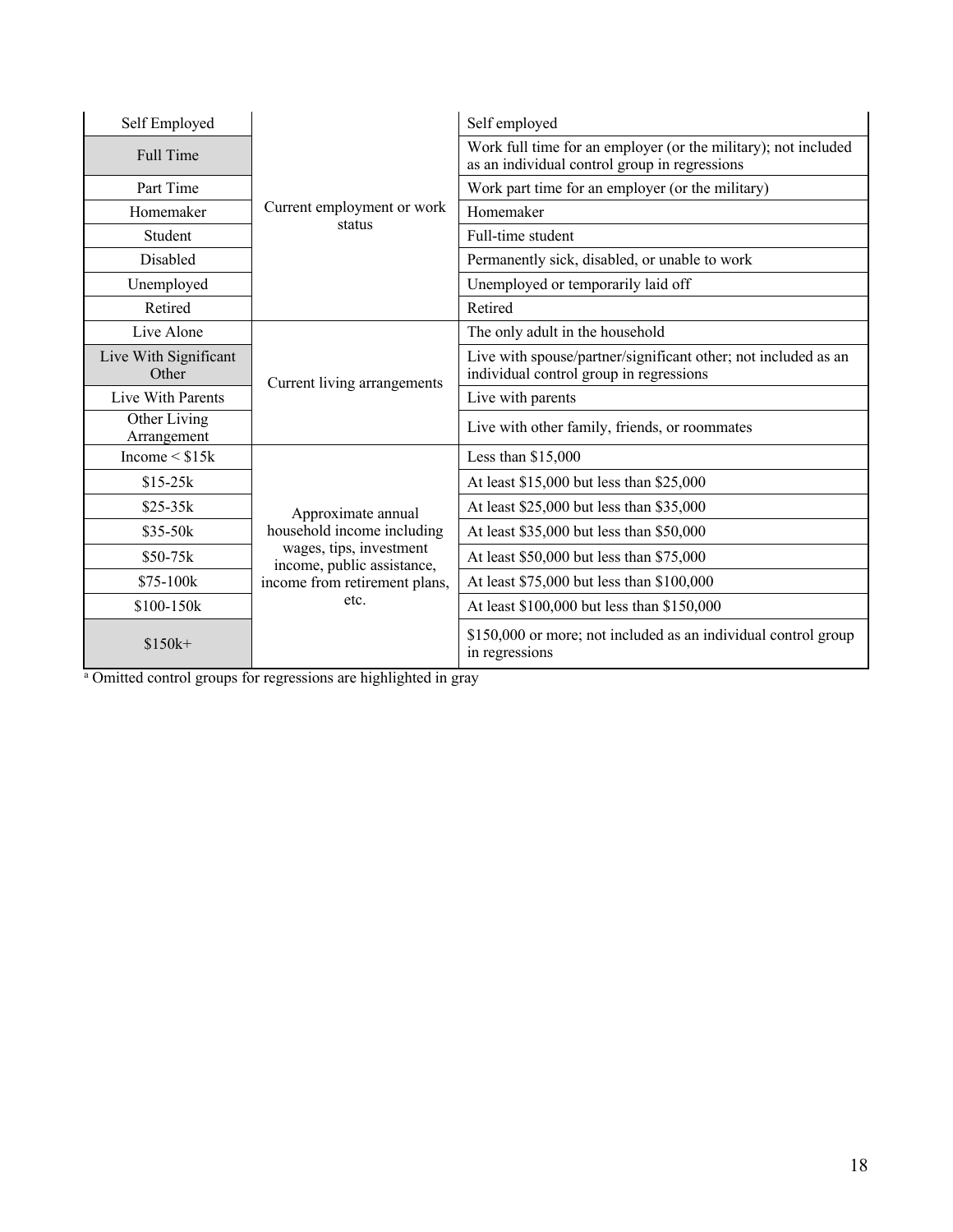### **Appendix B**

| $\#$ | Question                                    | <b>Possible Answers</b>             | Answer             |
|------|---------------------------------------------|-------------------------------------|--------------------|
| 1.   | Suppose you had \$100 in a savings          | A. More than \$102                  | A. More than \$102 |
|      | account and the interest rate was 2% per    | B. Exactly \$102                    |                    |
|      | year. After 5 years, how much do you        | C. Less than \$102                  |                    |
|      | think you would have in the account if      | D. Don't know                       |                    |
|      | you left the money to grow?                 | E. Prefer not to say                |                    |
| 2.   | Imagine that the interest rate on your      | A. More than today                  | C. Less than today |
|      | savings account was 1% per year and         | B. Exactly the same                 |                    |
|      | inflation was 2% per year. After 1 year,    | C. Less than today                  |                    |
|      | how much would you be able to buy with      | D. Don't know                       |                    |
|      | the money in this account?                  | E. Prefer not to say                |                    |
| 3.   | If interest rates rise, what will typically | A. They will rise                   | B. They will fall  |
|      | happen to bond prices?                      | B. They will fall                   |                    |
|      |                                             | C. They will stay the same          |                    |
|      |                                             | D. There is no relationship between |                    |
|      |                                             | bond prices and the interest rates  |                    |
|      |                                             | E. Don't know                       |                    |
|      |                                             | F. Prefer not to say                |                    |
| 4.   | A 15-year mortgage typically requires       | A. True                             | A. True            |
|      | higher monthly payments than a 30-year      | B. False                            |                    |
|      | mortgage, but the total interest paid over  | C. Don't know                       |                    |
|      | the life of the loan will be less.          | D. Prefer not to say                |                    |
| 5.   | Buying a single company's stock usually     | A. True                             | <b>B.</b> False    |
|      | provides a safer return than a stock mutual | <b>B.</b> False                     |                    |
|      | fund.                                       | C. Don't know                       |                    |
|      |                                             | D. Prefer not to say                |                    |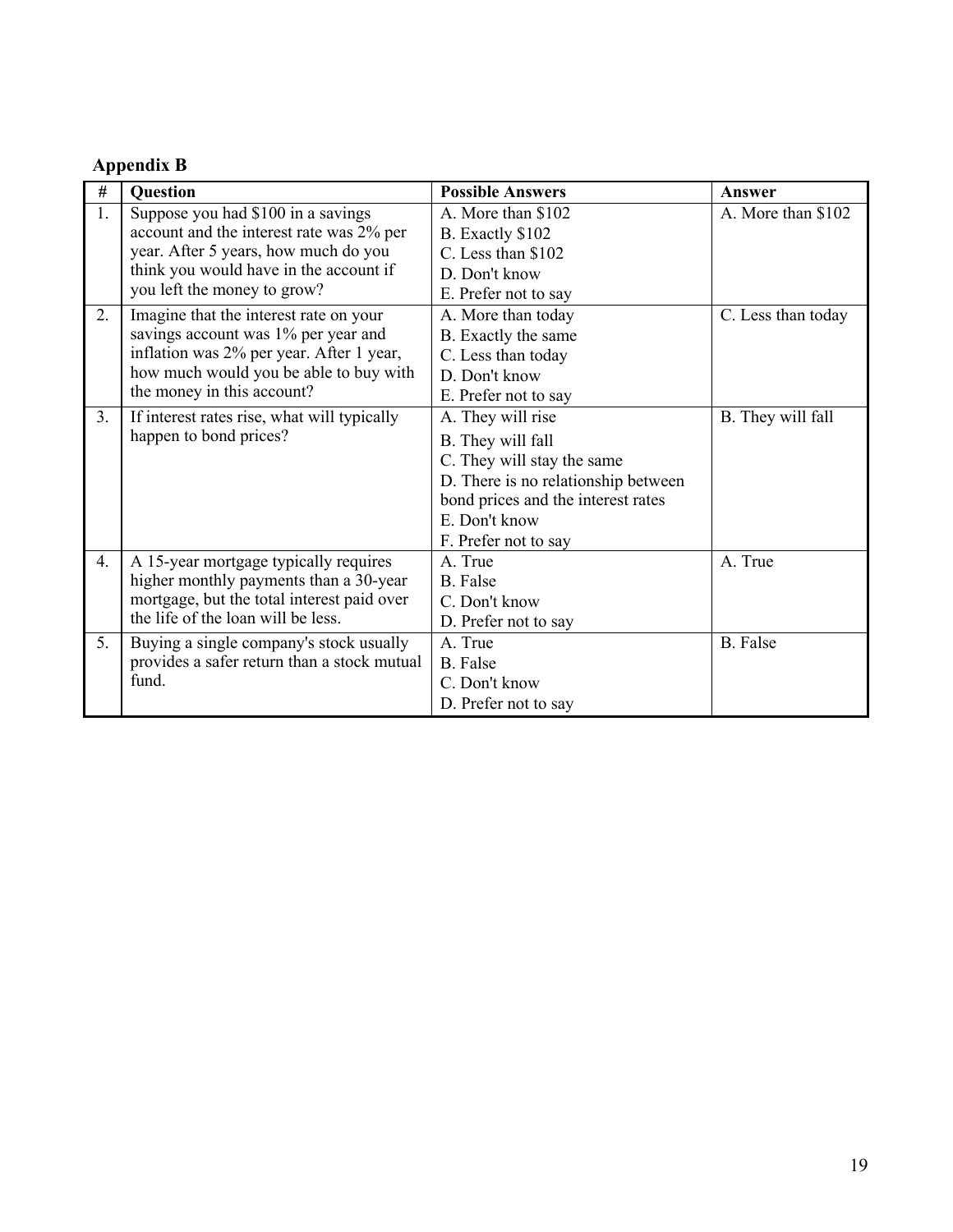| <i><b>INDEE I</b></i> , <i>Dummary Diamstres</i><br>Variable | Minority | White | Full<br>sample | Variable            | Minority | White  | Full<br>sample |
|--------------------------------------------------------------|----------|-------|----------------|---------------------|----------|--------|----------------|
| Actual Literacy %                                            | 0.519    | 0.631 | 0.600          | Self employed       | 0.068    | 0.074  | 0.072          |
| Access to Fin Ed                                             | 0.411    | 0.330 | 0.352          | Full-time           | 0.414    | 0.381  | 0.391          |
| Participate in Fin Ed                                        | 0.275    | 0.230 | 0.243          | Part-time           | 0.109    | 0.094  | 0.098          |
| Fin Ed courses <sup>a</sup>                                  | 0.848    | 0.848 | 0.848          | Homemaker           | 0.080    | 0.092  | 0.089          |
| Male                                                         | 0.433    | 0.459 | 0.451          | Student             | 0.085    | 0.032  | 0.047          |
| Childb                                                       | 0.772    | 0.649 | 0.684          | Disabled            | 0.040    | 0.045  | 0.044          |
| Income drop                                                  | 0.276    | 0.193 | 0.216          | Unemployed          | 0.079    | 0.046  | 0.055          |
| Age 18-24                                                    | 0.180    | 0.081 | 0.108          | Retired             | 0.125    | 0.235  | 0.204          |
| Age 25-34                                                    | 0.240    | 0.157 | 0.180          | Live alone          | 0.260    | 0.230  | 0.239          |
| Age 35-44                                                    | 0.183    | 0.160 | 0.166          | Live together       | 0.485    | 0.639  | 0.596          |
| Age 45-54                                                    | 0.162    | 0.189 | 0.181          | Live parents        | 0.138    | 0.056  | 0.079          |
| Age 55-64                                                    | 0.138    | 0.191 | 0.176          | Live other          | 0.116    | 0.075  | 0.086          |
| Age $65+$                                                    | 0.098    | 0.223 | 0.188          | Income $<$ \$15 $k$ | 0.157    | 0.092  | 0.110          |
| Less than high school                                        | 0.022    | 0.020 | 0.021          | $$15-25k$           | 0.119    | 0.102  | 0.107          |
| High school                                                  | 0.135    | 0.173 | 0.162          | $$25-35k$           | 0.119    | 0.104  | 0.108          |
| <b>GED</b>                                                   | 0.069    | 0.060 | 0.062          | \$35-50k            | 0.151    | 0.144  | 0.146          |
| Some college                                                 | 0.280    | 0.276 | 0.277          | \$50-75k            | 0.190    | 0.214  | 0.207          |
| Associates                                                   | 0.112    | 0.109 | 0.110          | \$75-100k           | 0.116    | 0.146  | 0.138          |
| <b>Bachelors</b>                                             | 0.244    | 0.224 | 0.229          | \$100-150k          | 0.101    | 0.133  | 0.124          |
| Postgrad                                                     | 0.139    | 0.139 | 0.139          | $150k+$             | 0.049    | 0.065  | 0.060          |
| Married                                                      | 0.434    | 0.596 | 0.550          | Observations        | 6,928    | 17,801 | 24,729         |
| Single                                                       | 0.428    | 0.234 | 0.289          |                     |          |        |                |
| Div/separated                                                | 0.107    | 0.124 | 0.119          |                     |          |        |                |
| Widowed/er                                                   | 0.031    | 0.046 | 0.042          |                     |          |        |                |

**TABLE 1:** *Summary Statistics*

a Range: 0–5 possible financial education sources.

bRange: 0–4 where 4 represents 4 or more children.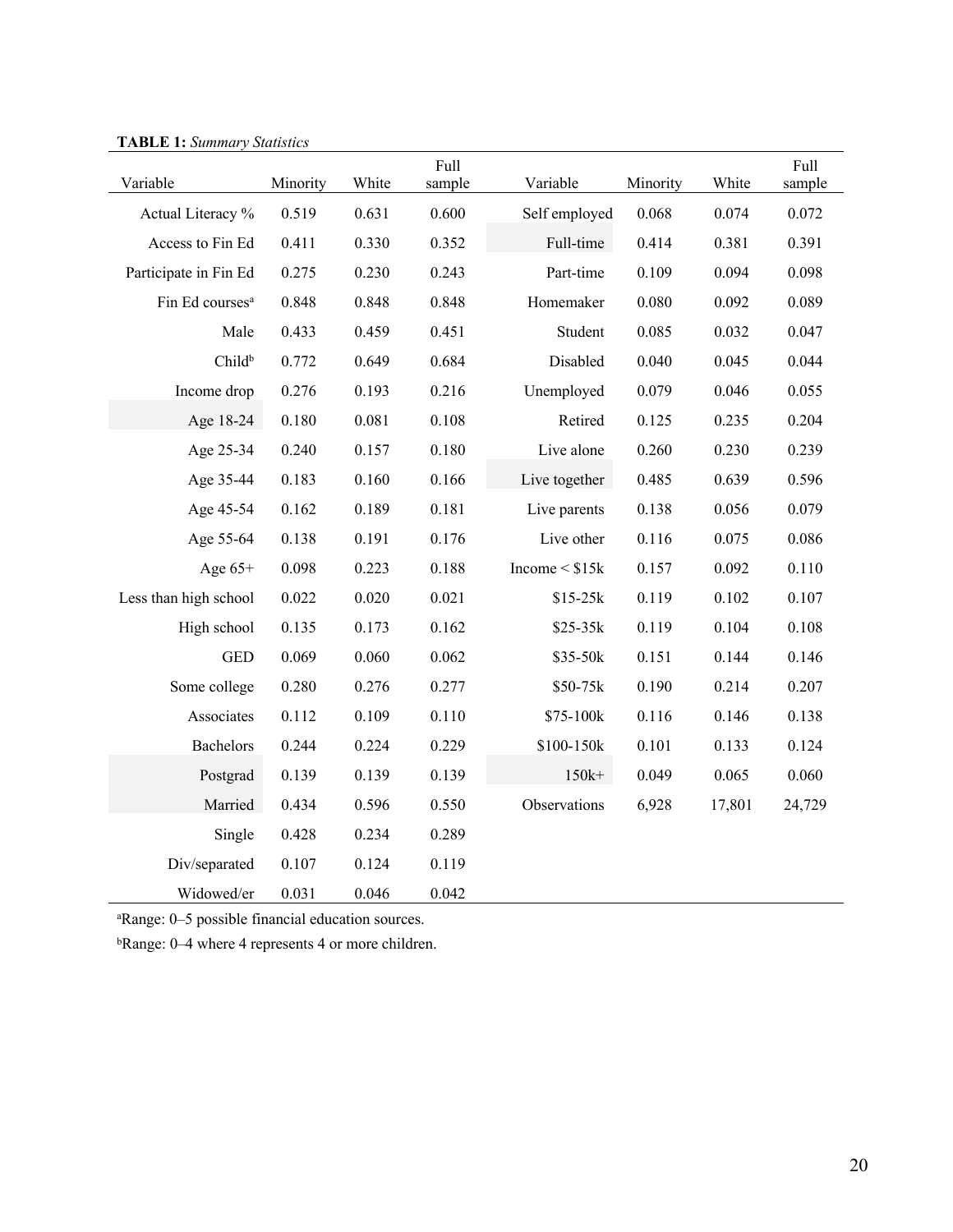|                          |        |                |        | Full Sample |           |       | Minority  |           |           | White    |           |
|--------------------------|--------|----------------|--------|-------------|-----------|-------|-----------|-----------|-----------|----------|-----------|
|                          | Sample | $%$ of         |        | Financial   |           |       | Financial |           | Financial |          |           |
| Variable                 | Size   | data           | N      | Literacy    | <b>SD</b> | N     | Literacy  | <b>SD</b> | N         | Literacy | <b>SD</b> |
| No Formal Education      | 24,729 | 77             | 18,949 | 0.58        | 0.29      | 5,131 | 0.50      | 0.29      | 13,818    | 0.61     | 0.28      |
| HS Only                  | 24,729 | $\overline{4}$ | 1,109  | 0.57        | 0.27      | 319   | 0.49      | 0.28      | 790       | 0.60     | 0.26      |
| College only             | 24,729 | 5              | 1,333  | 0.66        | 0.29      | 472   | 0.55      | 0.30      | 861       | 0.71     | 0.26      |
| Employer only            | 24,729 | 3              | 643    | 0.72        | 0.26      | 193   | 0.65      | 0.28      | 450       | 0.74     | 0.25      |
| High school and College  | 24,729 | 3              | 810    | 0.68        | 0.26      | 249   | 0.58      | 0.28      | 561       | 0.72     | 0.24      |
| High School and Employer | 24,729 | 2              | 395    | 0.61        | 0.27      | 106   | 0.52      | 0.26      | 289       | 0.65     | 0.26      |
| College and Employer     | 24,729 | 3              | 646    | 0.76        | 0.25      | 214   | 0.68      | 0.26      | 432       | 0.80     | 0.23      |
| All formal Ed            | 24,729 | 5              | 1,123  | 0.69        | 0.28      | 244   | 0.61      | 0.29      | 600       | 0.74     | 0.26      |
| Parent                   | 27,564 | 46             | 12,652 | 0.61        | 0.29      | 3,244 | 0.52      | 0.29      | 9,408     | 0.64     | 0.28      |

**Table 2:** *Formal and Informal Education Sources. Formal Education sources are mutually exclusive.*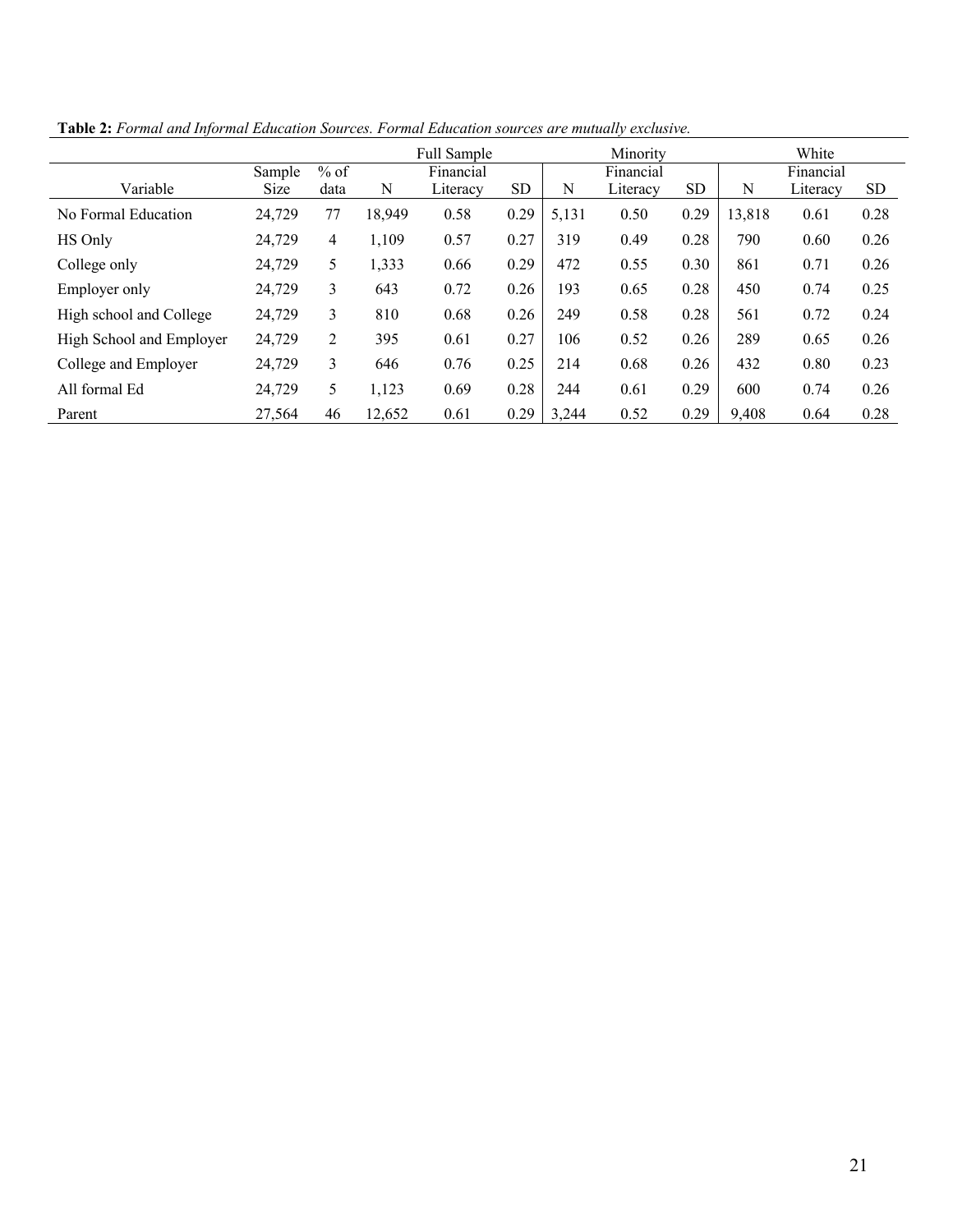| 11 <b>ABLE 9.</b> OLS regression results. Dependent variable – Tienua 1 maneiai Lucracy 1 creeniage |             |             |             | Test of Difference in |
|-----------------------------------------------------------------------------------------------------|-------------|-------------|-------------|-----------------------|
|                                                                                                     | Full        | Minority    | White       | Coefficients          |
| White                                                                                               | $0.066***$  | 0.000       | 0.000       |                       |
|                                                                                                     | [0.004]     | $[.]$       | $[.]$       |                       |
| High School only                                                                                    | $0.066***$  | $0.071***$  | $0.064***$  |                       |
|                                                                                                     | [0.008]     | [0.016]     | [0.009]     |                       |
| College only                                                                                        | $0.045***$  | $0.026**$   | $0.056***$  | **                    |
|                                                                                                     | [0.007]     | $[0.013]$   | [0.009]     |                       |
| Employer only                                                                                       | $0.065***$  | $0.081***$  | $0.058***$  |                       |
|                                                                                                     | $[0.010]$   | [0.019]     | [0.012]     |                       |
| High School and College                                                                             | $0.066***$  | $0.043**$   | $0.077***$  | $\ast$                |
|                                                                                                     | [0.009]     | $[0.017]$   | [0.011]     |                       |
| High school and Employer                                                                            | $0.034***$  | 0.022       | $0.040***$  |                       |
|                                                                                                     | [0.013]     | $[0.026]$   | [0.014]     |                       |
| College and Employer                                                                                | $0.061***$  | $0.069***$  | $0.058***$  |                       |
|                                                                                                     | $[0.010]$   | [0.019]     | [0.012]     |                       |
| All Formal Ed                                                                                       | $0.031***$  | 0.022       | $0.036***$  |                       |
|                                                                                                     | [0.009]     | [0.017]     | [0.010]     |                       |
| Parents                                                                                             | $0.017***$  | $0.011*$    | $0.019***$  |                       |
|                                                                                                     | $[0.003]$   | $[0.007]$   | [0.004]     |                       |
| male                                                                                                | $0.079***$  | $0.069***$  | $0.083***$  | *                     |
|                                                                                                     | [0.003]     | [0.007]     | [0.004]     |                       |
| child                                                                                               | $-0.010***$ | $-0.011***$ | $-0.009***$ |                       |
|                                                                                                     | $[0.002]$   | [0.003]     | [0.002]     |                       |
| idropyes                                                                                            | $-0.018***$ | $-0.008$    | $-0.022***$ |                       |
|                                                                                                     | [0.004]     | $[0.007]$   | [0.005]     |                       |
| age25                                                                                               | $-0.001$    | $-0.010$    | 0.007       |                       |
|                                                                                                     | [0.007]     | [0.011]     | [0.009]     |                       |
| age35                                                                                               | $0.060***$  | $0.066***$  | $0.060***$  |                       |
|                                                                                                     | [0.007]     | [0.013]     | [0.009]     |                       |
| age45                                                                                               | $0.114***$  | $0.092***$  | $0.126***$  | **                    |
|                                                                                                     | $[0.007]$   | [0.013]     | [0.009]     |                       |
| age55                                                                                               | $0.148***$  | $0.126***$  | $0.159***$  | *                     |
|                                                                                                     | [0.008]     | [0.014]     | [0.010]     |                       |
| age65                                                                                               | $0.170***$  | $0.157***$  | $0.178***$  |                       |
|                                                                                                     | [0.009]     | [0.019]     | [0.011]     |                       |
| nohighschool                                                                                        | $-0.243***$ | $-0.240***$ | $-0.242***$ |                       |
|                                                                                                     | $[0.012]$   | [0.024]     | $[0.014]$   |                       |
| highschool                                                                                          | $-0.167***$ | $-0.171***$ | $-0.164***$ |                       |
|                                                                                                     | [0.006]     | [0.013]     | [0.007]     |                       |

**TABLE 3:** *OLS regression results. Dependent variable = Actual Financial Literacy Percentage*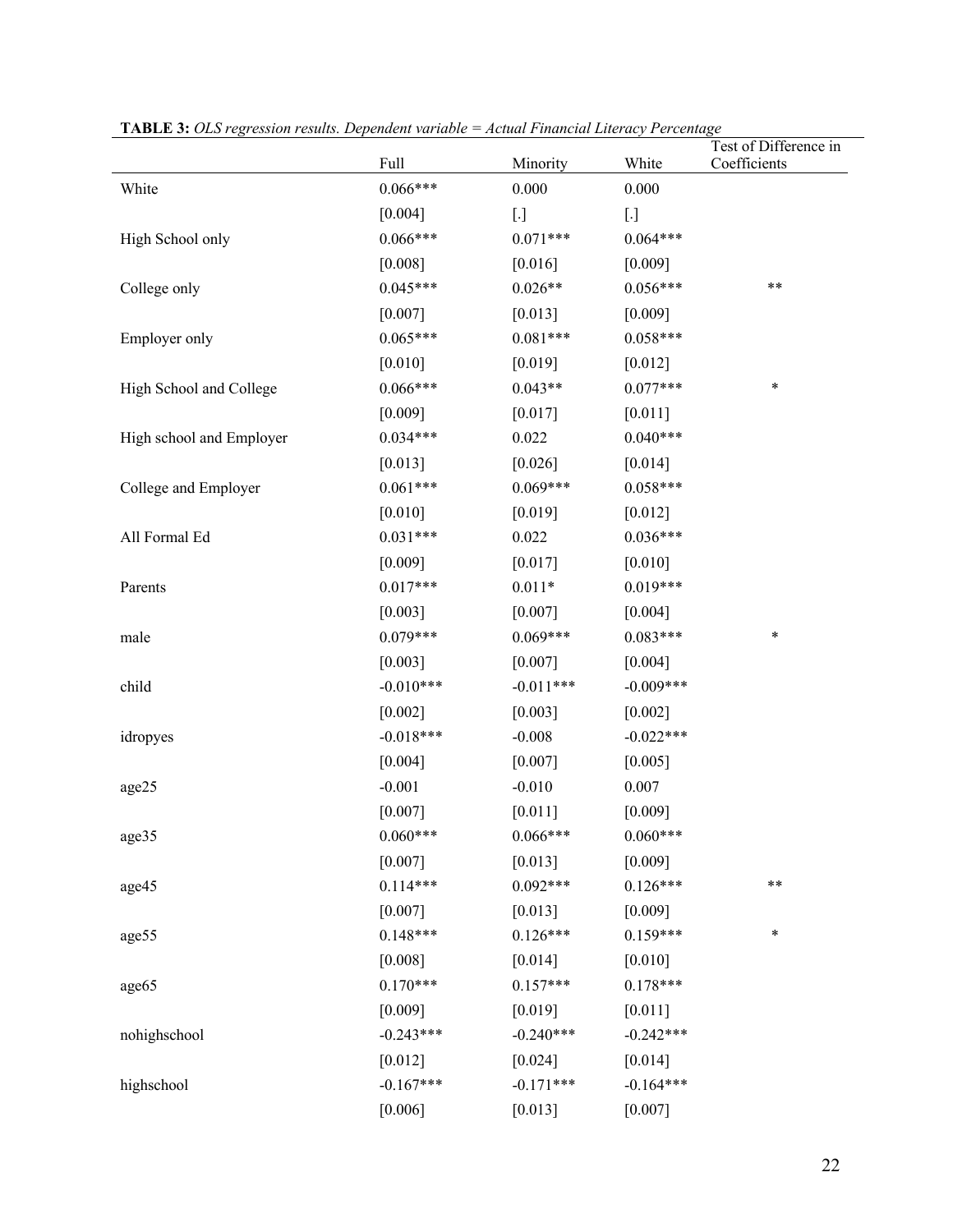| highschoolalt | $-0.181***$ | $-0.175***$ | $-0.182***$ |     |
|---------------|-------------|-------------|-------------|-----|
|               | [0.008]     | [0.016]     | [0.009]     |     |
| somecollege   | $-0.092***$ | $-0.112***$ | $-0.083***$ | **  |
|               | [0.006]     | [0.011]     | [0.006]     |     |
| associates    | $-0.098***$ | $-0.113***$ | $-0.092***$ |     |
|               | [0.007]     | [0.013]     | [0.008]     |     |
| bachelors     | $-0.021***$ | $-0.033***$ | $-0.016**$  |     |
|               | [0.005]     | $[0.011]$   | [0.006]     |     |
| single        | $0.016**$   | 0.013       | $0.017**$   |     |
|               | [0.006]     | $[0.011]$   | [0.007]     |     |
| $div$ sep     | $0.035***$  | $0.036**$   | $0.035***$  |     |
|               | [0.007]     | [0.014]     | [0.008]     |     |
| widowed       | $0.024**$   | 0.007       | $0.027**$   |     |
|               | $[0.010]$   | $[0.022]$   | [0.011]     |     |
| selfemp       | $0.014**$   | 0.009       | $0.015**$   |     |
|               | $[0.007]$   | [0.013]     | [0.007]     |     |
| parttime      | $-0.020***$ | $-0.036***$ | $-0.013*$   | *   |
|               | [0.006]     | [0.011]     | [0.007]     |     |
| homemaker     | $-0.016**$  | $-0.020$    | $-0.014*$   |     |
|               | [0.006]     | $[0.013]$   | [0.007]     |     |
| student       | $0.026***$  | $-0.000$    | $0.047***$  | *** |
|               | [0.009]     | [0.014]     | [0.012]     |     |
|               |             | $-0.050***$ | $-0.054***$ |     |
| disabled      | $-0.054***$ |             |             |     |
|               | [0.009]     | $[0.018]$   | [0.010]     |     |
| unemp         | $-0.015*$   | $-0.028**$  | $-0.011$    |     |
|               | [0.008]     | $[0.014]$   | [0.010]     |     |
| retired       | 0.000       | $-0.021$    | 0.006       | *   |
|               | [0.006]     | [0.014]     | [0.007]     |     |
| lalone        | $-0.049***$ | $-0.053***$ | $-0.047***$ |     |
|               | [0.006]     | $[0.011]$   | [0.007]     |     |
| lparents      | $-0.044***$ | $-0.036**$  | $-0.054***$ |     |
|               | [0.008]     | [0.014]     | [0.011]     |     |
| lother        | $-0.037***$ | $-0.057***$ | $-0.024***$ | **  |
|               | [0.007]     | [0.013]     | [0.009]     |     |
| less 15k      | $-0.156***$ | $-0.170***$ | $-0.157***$ |     |
|               | [0.009]     | [0.019]     | [0.011]     |     |
| $i15$ 25 $k$  | $-0.131***$ | $-0.156***$ | $-0.125***$ |     |
|               | [0.009]     | [0.019]     | [0.010]     |     |
| $i25$ 35 $k$  | $-0.126***$ | $-0.168***$ | $-0.111***$ |     |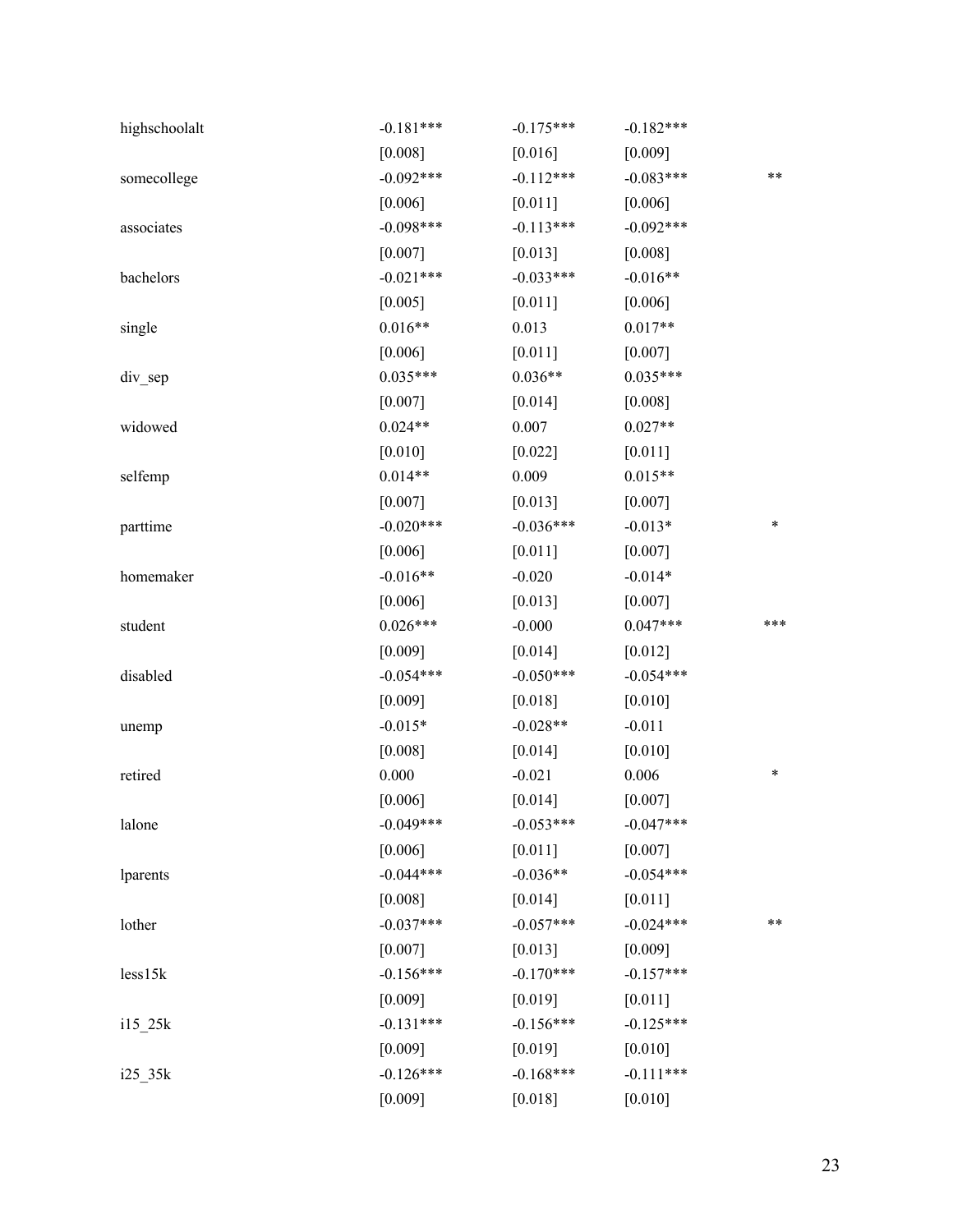| $i35$ 50 $k$                                                                                 | $-0.082***$                                                                            | $-0.115***$ | $-0.073***$ | *** |
|----------------------------------------------------------------------------------------------|----------------------------------------------------------------------------------------|-------------|-------------|-----|
|                                                                                              | [0.008]                                                                                | [0.017]     | [0.009]     |     |
| $i50$ 75k                                                                                    | $-0.068***$                                                                            | $-0.108***$ | $-0.056***$ | *** |
|                                                                                              | [0.008]                                                                                | [0.017]     | [0.009]     |     |
| $175$ 100 $k$                                                                                | $-0.056***$                                                                            | $-0.096***$ | $-0.045***$ | *** |
|                                                                                              | [0.008]                                                                                | [0.017]     | [0.009]     |     |
| i100 150k                                                                                    | $-0.014*$                                                                              | $-0.048***$ | $-0.004$    | *** |
|                                                                                              | [0.008]                                                                                | [0.017]     | [0.009]     |     |
| Constant                                                                                     | $0.596***$                                                                             | $0.666***$  | $0.633***$  |     |
|                                                                                              | $[0.011]$                                                                              | $[0.020]$   | [0.012]     |     |
| <b>Observations</b>                                                                          | 24729                                                                                  | 6928        | 17801       |     |
| Adjusted R-squared<br>. .<br>$\mathbf{1}$ $\mathbf{1}$<br>$\Lambda$ 1 $\Lambda$<br>ماله ماله | 0.27<br>$\Lambda$ $\Lambda$ $\Lambda$ $\Lambda$ $\Lambda$ $\Lambda$<br>$\sim$ $\sim$ 1 | 0.21        | 0.26        |     |

Standard errors in brackets \*  $p<0.10$  \*\*  $p<0.05$  \*\*\*  $p<0.01$ 

The Test of Difference in coefficients measures the statistical difference between the white and monirity coefficient. Statistically difference coefficients are indicated by stars  $*$  p<0.10  $**$  p<0.05  $***$  p<0.01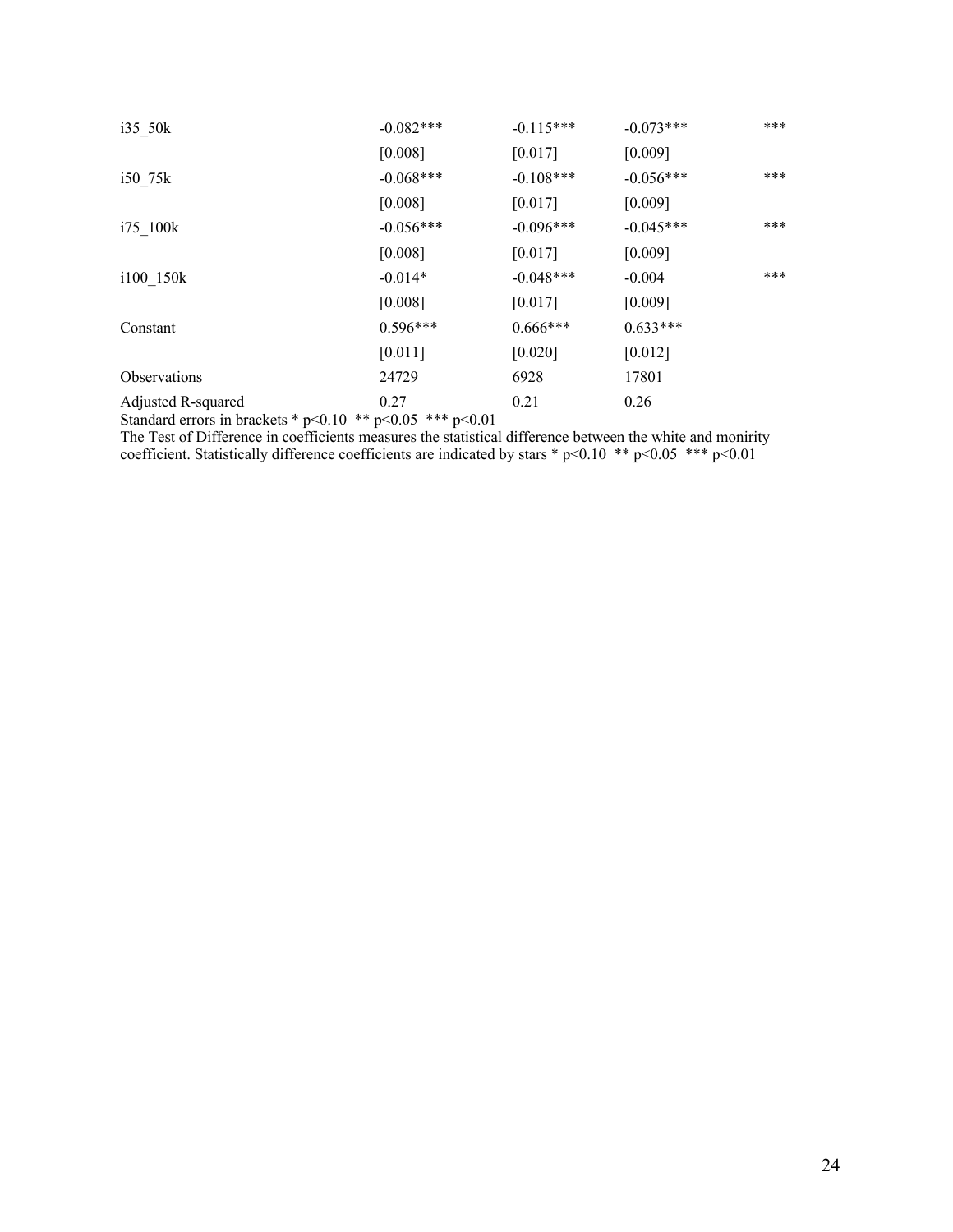| <b>Table 4</b> Entire sumple OLS by age conort |             |             |             |             |             |             |
|------------------------------------------------|-------------|-------------|-------------|-------------|-------------|-------------|
|                                                | 18          | 25          | 35          | 45          | 55          | 65          |
| white                                          | $0.054***$  | $0.064***$  | $0.038***$  | $0.080***$  | $0.078***$  | $0.082***$  |
|                                                | $[0.010]$   | [0.008]     | [0.009]     | [0.009]     | [0.009]     | $[0.010]$   |
| High School only                               | $0.094***$  | $0.063***$  | 0.019       | $0.056***$  | $0.067***$  | $0.057**$   |
|                                                | [0.014]     | $[0.020]$   | $[0.021]$   | [0.019]     | [0.022]     | $[0.023]$   |
| College only                                   | $0.044**$   | 0.024       | $0.031*$    | $0.072***$  | $0.055***$  | $0.059***$  |
|                                                | [0.019]     | [0.015]     | [0.018]     | [0.019]     | [0.018]     | $[0.017]$   |
| Employer only                                  | $-0.067$    | $0.076***$  | $0.072***$  | $0.077***$  | $0.055**$   | $0.065***$  |
|                                                | [0.055]     | [0.026]     | [0.025]     | [0.023]     | [0.022]     | $[0.018]$   |
| High School and College                        | $0.124***$  | $0.073***$  | $0.094***$  | $0.035*$    | 0.008       | $0.051**$   |
|                                                | $[0.023]$   | $[0.021]$   | [0.022]     | $[0.021]$   | [0.023]     | $[0.024]$   |
| High school and Employer                       | 0.043       | 0.013       | 0.035       | $0.050*$    | $0.061*$    | 0.019       |
|                                                | [0.038]     | [0.031]     | [0.032]     | $[0.027]$   | [0.032]     | [0.029]     |
| College and Employer                           | 0.043       | $0.057**$   | $0.056**$   | $0.083***$  | $0.050**$   | $0.059***$  |
|                                                | [0.056]     | [0.026]     | [0.027]     | [0.025]     | [0.021]     | $[0.018]$   |
| All Formal Ed                                  | 0.020       | $-0.020$    | 0.037       | $0.059***$  | 0.020       | $0.049***$  |
|                                                | [0.036]     | $[0.022]$   | [0.023]     | $[0.020]$   | [0.020]     | [0.018]     |
| Parents                                        | $0.044***$  | $0.026***$  | 0.013       | 0.009       | $0.018**$   | 0.010       |
|                                                | $[0.010]$   | [0.008]     | [0.008]     | [0.008]     | [0.007]     | [0.007]     |
| Male                                           | $0.061***$  | $0.050***$  | $0.085***$  | $0.084***$  | $0.108***$  | $0.082***$  |
|                                                | $[0.010]$   | [0.008]     | [0.009]     | [0.008]     | [0.008]     | $[0.007]$   |
| Child                                          | $-0.018**$  | $-0.004$    | $-0.003$    | $-0.015***$ | $-0.019***$ | $-0.024***$ |
|                                                | [0.008]     | [0.004]     | [0.004]     | [0.004]     | [0.005]     | [0.008]     |
| Experienced a drop in income                   | $-0.020*$   | $-0.033***$ | $-0.033***$ | 0.002       | 0.002       | 0.003       |
|                                                | $[0.011]$   | [0.009]     | $[0.010]$   | [0.009]     | [0.009]     | $[0.011]$   |
| Less than high school education                | $-0.149***$ | $-0.204***$ | $-0.184***$ | $-0.281***$ | $-0.249***$ | $-0.264***$ |
|                                                | $[0.041]$   | [0.033]     | [0.034]     | [0.029]     | [0.028]     | [0.031]     |
| High school education                          | $-0.100***$ | $-0.179***$ | $-0.170***$ | $-0.178***$ | $-0.171***$ | $-0.140***$ |
|                                                | $[0.035]$   | $[0.016]$   | $[0.016]$   | $[0.015]$   | [0.015]     | $[0.013]$   |
| <b>GED</b>                                     | $-0.113***$ | $-0.161***$ | $-0.173***$ | $-0.197***$ | $-0.198***$ | $-0.150***$ |
|                                                | [0.038]     | $[0.020]$   | $[0.021]$   | $[0.019]$   | $[0.019]$   | [0.017]     |
| Some college                                   | $-0.049$    | $-0.092***$ | $-0.082***$ | $-0.101***$ | $-0.094***$ | $-0.076***$ |
|                                                | [0.034]     | [0.014]     | [0.013]     | [0.014]     | [0.013]     | [0.011]     |
| Associates                                     | $-0.074**$  | $-0.098***$ | $-0.086***$ | $-0.100***$ | $-0.105***$ | $-0.072***$ |
|                                                | [0.036]     | [0.015]     | [0.016]     | [0.016]     | [0.015]     | $[0.014]$   |
| Bachelors                                      | 0.056       | $-0.026**$  | $-0.040***$ | $-0.025*$   | $-0.012$    | $-0.004$    |
|                                                | [0.035]     | [0.012]     | [0.013]     | [0.013]     | [0.013]     | $[0.011]$   |
| Single                                         | 0.008       | $0.021*$    | $0.062***$  | $-0.016$    | $-0.013$    | $-0.056***$ |
|                                                | [0.018]     | [0.012]     | [0.015]     | [0.016]     | [0.018]     | $[0.022]$   |

**Table 4** *Entire sample OLS by age cohort*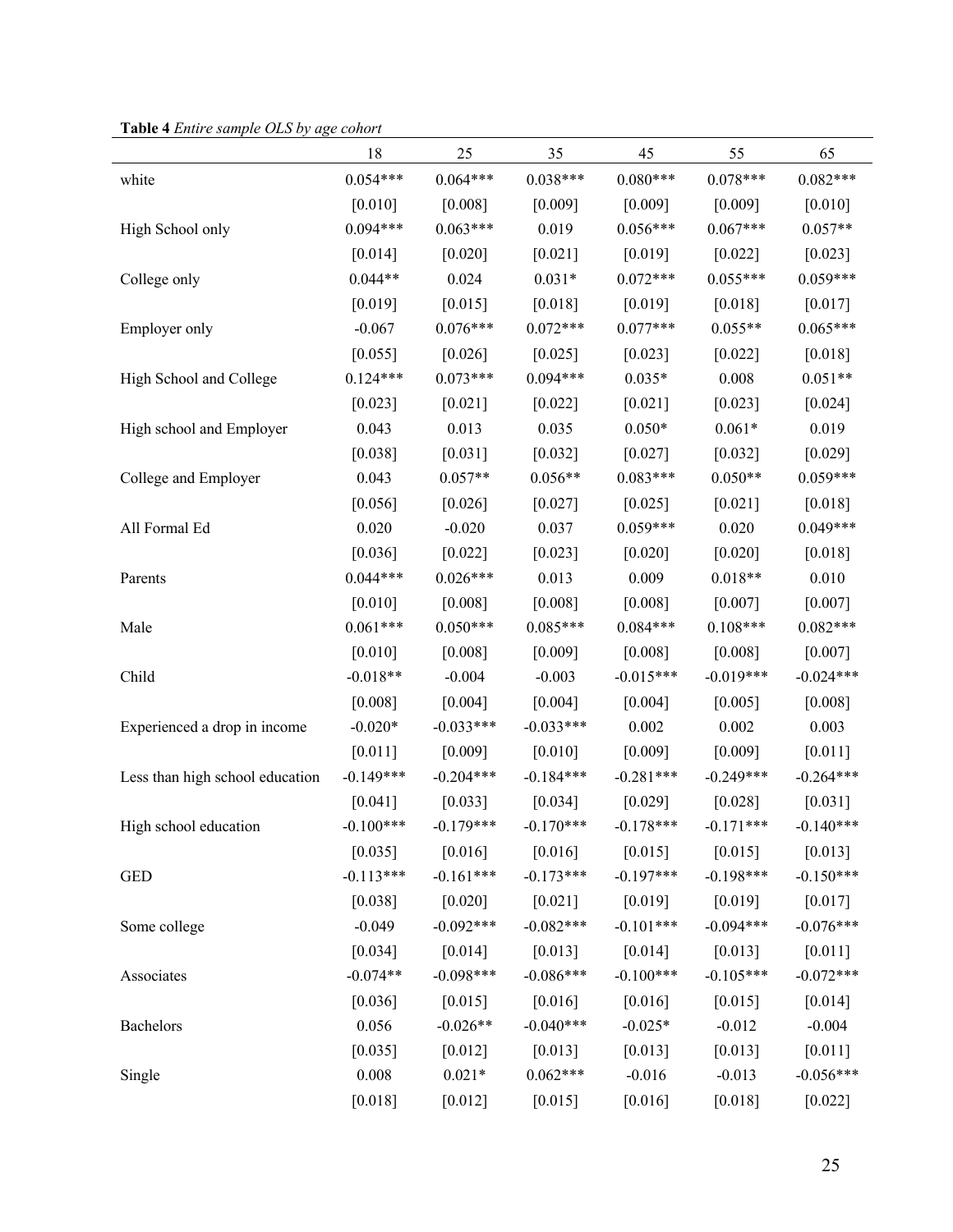| Divorced or separated     | 0.015       | 0.014       | $0.112***$  | 0.021       | $-0.000$    | $-0.049**$  |
|---------------------------|-------------|-------------|-------------|-------------|-------------|-------------|
|                           | [0.056]     | [0.023]     | [0.017]     | [0.016]     | [0.018]     | [0.019]     |
| Widowed                   | $-0.033$    | $0.198**$   | 0.064       | $0.049*$    | $-0.058***$ | $-0.045**$  |
|                           | [0.255]     | $[0.087]$   | [0.060]     | $[0.029]$   | $[0.022]$   | [0.020]     |
| Self employed             | 0.002       | $-0.005$    | 0.009       | 0.018       | 0.023       | $0.035*$    |
|                           | [0.023]     | $[0.017]$   | [0.015]     | $[0.014]$   | $[0.014]$   | [0.020]     |
| Part time                 | $-0.013$    | $-0.048***$ | $-0.019$    | $-0.031**$  | $-0.008$    | 0.010       |
|                           | [0.016]     | [0.013]     | [0.016]     | $[0.014]$   | [0.014]     | [0.019]     |
| Homemaker                 | $-0.025$    | $-0.019$    | $-0.033**$  | 0.001       | $-0.013$    | $-0.009$    |
|                           | $[0.024]$   | [0.013]     | [0.014]     | $[0.014]$   | [0.016]     | [0.025]     |
| Student                   | 0.023       | 0.003       | $-0.007$    | 0.057       | $-0.070$    | $-0.031$    |
|                           | $[0.014]$   | $[0.020]$   | [0.032]     | [0.047]     | [0.076]     | [0.135]     |
| Disabled                  | $-0.061$    | $-0.031$    | $-0.049**$  | $-0.014$    | $-0.054***$ | 0.004       |
|                           | [0.044]     | [0.031]     | [0.023]     | [0.016]     | [0.015]     | [0.038]     |
| Unemployed                | $-0.034*$   | $-0.031*$   | $-0.024$    | 0.018       | $-0.004$    | $-0.002$    |
|                           | [0.019]     | [0.019]     | [0.020]     | [0.017]     | [0.019]     | [0.036]     |
| Retired                   | $-0.095$    | $-0.174$    | $-0.107**$  | $-0.007$    | $0.019**$   | 0.010       |
|                           | [0.249]     | [0.115]     | [0.046]     | [0.018]     | $[0.010]$   | [0.015]     |
| Live alone                | $-0.087***$ | $-0.071***$ | $-0.087***$ | 0.002       | $0.018\,$   | $0.052***$  |
|                           | [0.018]     | $[0.012]$   | [0.014]     | [0.016]     | [0.018]     | [0.019]     |
| Live with parents         | $-0.040**$  | $-0.064***$ | $-0.071***$ | $-0.071***$ | 0.006       | 0.025       |
|                           | [0.016]     | [0.017]     | $[0.022]$   | [0.027]     | [0.033]     | [0.084]     |
| Other living arraignment  | $-0.024$    | $-0.026$    | $-0.099***$ | $-0.015$    | 0.017       | $0.046**$   |
|                           | [0.018]     | $[0.017]$   | [0.020]     | $[0.018]$   | [0.019]     | [0.021]     |
| Income less than 15k      | 0.030       | $-0.088***$ | $-0.220***$ | $-0.233***$ | $-0.204***$ | $-0.235***$ |
|                           | [0.038]     | [0.027]     | [0.025]     | $[0.022]$   | [0.022]     | [0.022]     |
| Income between 15 & 25k   | 0.007       | $-0.057**$  | $-0.187***$ | $-0.176***$ | $-0.145***$ | $-0.143***$ |
|                           | [0.039]     | [0.026]     | [0.023]     | $[0.021]$   | [0.020]     | [0.019]     |
| Income between 25 & 35k   | 0.018       | $-0.045*$   | $-0.210***$ | $-0.161***$ | $-0.146***$ | $-0.131***$ |
|                           | [0.039]     | [0.025]     | $[0.022]$   | $[0.020]$   | $[0.020]$   | [0.018]     |
| Income between 35 & 50k   | 0.027       | $-0.018$    | $-0.128***$ | $-0.127***$ | $-0.094***$ | $-0.062***$ |
|                           | [0.039]     | [0.024]     | $[0.020]$   | [0.017]     | [0.018]     | [0.017]     |
| Income between 50 & 75k   | 0.004       | $-0.024$    | $-0.118***$ | $-0.092***$ | $-0.068***$ | $-0.036**$  |
|                           | [0.040]     | [0.023]     | $[0.018]$   | [0.016]     | [0.017]     | [0.016]     |
| Income between 75 & 100k  | 0.005       | $-0.025$    | $-0.122***$ | $-0.063***$ | $-0.044**$  | $-0.015$    |
|                           | $[0.042]$   | $[0.024]$   | $[0.018]$   | [0.016]     | [0.018]     | $[0.016]$   |
| Income between 100 & 150k | 0.029       | 0.027       | $-0.070***$ | $-0.015$    | $-0.009$    | 0.009       |
|                           | [0.044]     | [0.025]     | $[0.018]$   | [0.016]     | [0.017]     | [0.016]     |
| Constant                  | $0.419***$  | $0.565***$  | $0.722***$  | $0.721***$  | $0.714***$  | $0.706***$  |
|                           | $[0.050]$   | $[0.024]$   | $[0.020]$   | $[0.019]$   | [0.019]     | [0.021]     |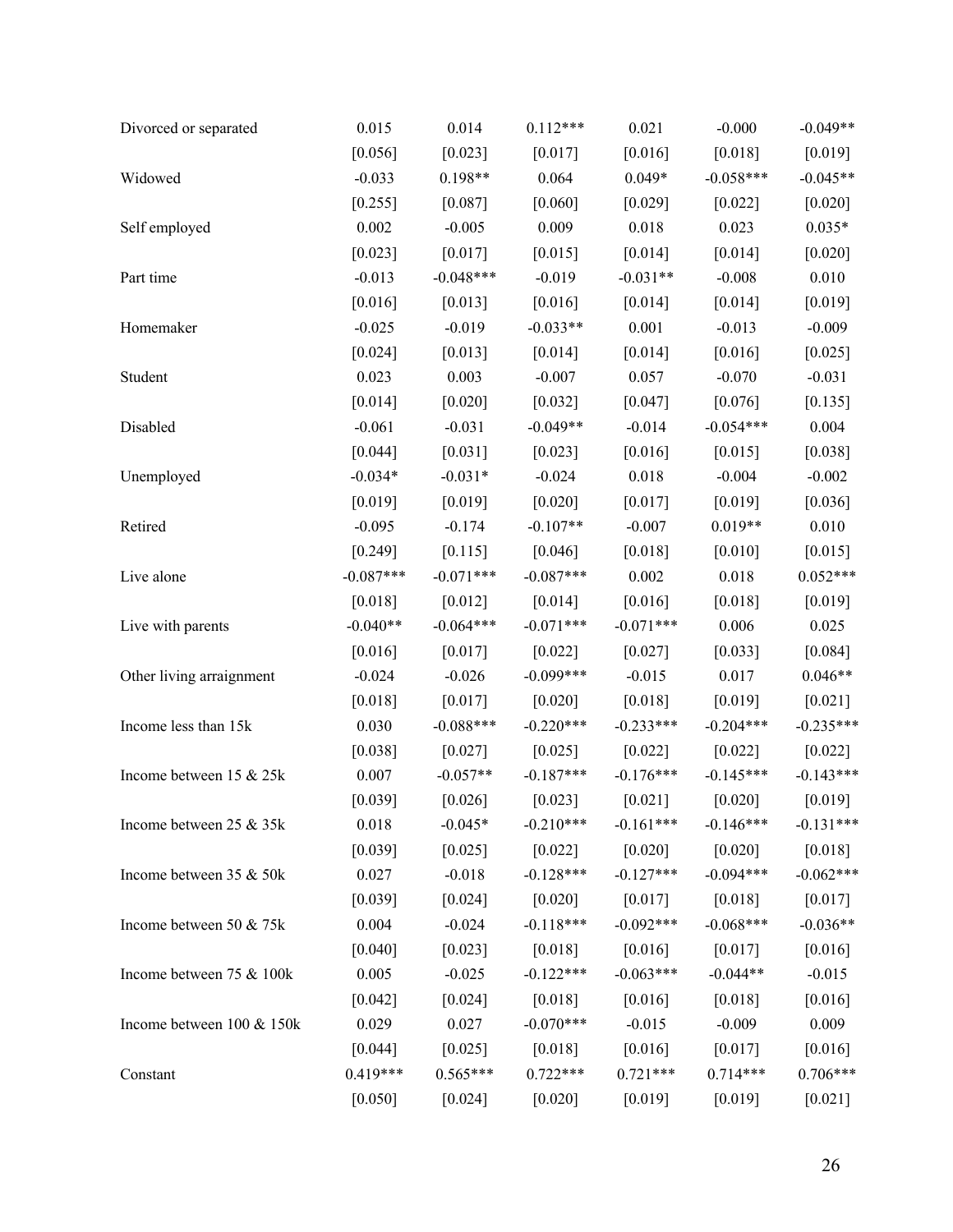| Observations       | 2.681 | 4.452 | 4.108 | 4.485 | 4.348 | 4.655 |
|--------------------|-------|-------|-------|-------|-------|-------|
| Adjusted R-squared |       | 0.14  | 0.19  | 0.25  | 0.26  |       |

Standard errors in brackets \* p<0.10 \*\* p<0.05 \*\*\* p<0.01

**Table 5:** *Minority OLS by age cohort. Only Education categories are reported.*

|                          | 18         | 25        | 35        | 45         | 55         | 65         |
|--------------------------|------------|-----------|-----------|------------|------------|------------|
| High School only         | $0.096***$ | 0.021     | $-0.013$  | $0.107**$  | 0.047      | 0.006      |
|                          | [0.022]    | [0.037]   | [0.046]   | [0.051]    | [0.053]    | [0.077]    |
| College only             | $-0.005$   | 0.021     | 0.018     | $0.107***$ | 0.011      | 0.042      |
|                          | [0.027]    | [0.024]   | [0.032]   | [0.037]    | [0.036]    | [0.042]    |
| Employer only            | $-0.049$   | $0.097**$ | 0.068     | $0.084*$   | 0.056      | $0.145***$ |
|                          | [0.069]    | [0.041]   | [0.044]   | [0.048]    | [0.048]    | [0.046]    |
| High School and College  | 0.053      | $0.083**$ | $0.090**$ | 0.012      | $-0.100**$ | 0.026      |
|                          | [0.036]    | [0.035]   | [0.040]   | [0.052]    | [0.048]    | [0.050]    |
| High school and Employer | 0.005      | 0.038     | 0.025     | $-0.034$   | 0.106      | 0.035      |
|                          | [0.059]    | [0.051]   | [0.066]   | [0.063]    | [0.081]    | [0.076]    |
| College and Employer     | $-0.032$   | $0.096**$ | $0.073*$  | 0.054      | 0.052      | 0.049      |
|                          | [0.097]    | [0.041]   | [0.040]   | [0.042]    | [0.044]    | [0.047]    |
| All Formal Ed            | $-0.016$   | $-0.064$  | 0.062     | $0.076**$  | 0.003      | 0.057      |
|                          | [0.057]    | [0.039]   | [0.042]   | [0.037]    | [0.047]    | [0.043]    |
| Parents                  | $0.052***$ | 0.019     | 0.012     | $-0.039**$ | 0.012      | 0.003      |
|                          | [0.015]    | [0.014]   | [0.015]   | [0.017]    | [0.018]    | [0.021]    |

Standard errors in brackets \* p<0.10 \*\* p<0.05 \*\*\* p<0.01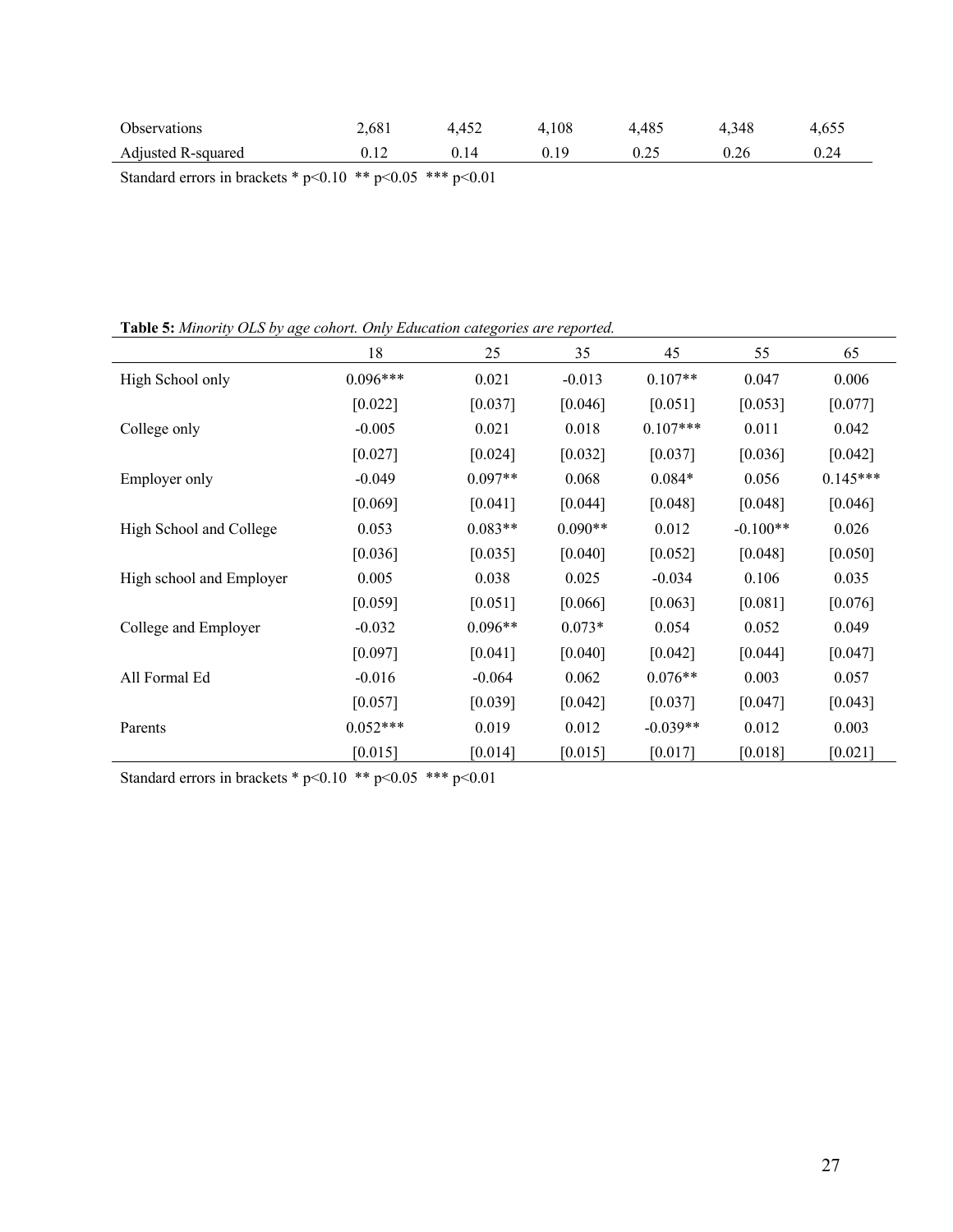|                          | 18         | 25         | 35         | 45         | 55         | 65         |
|--------------------------|------------|------------|------------|------------|------------|------------|
| High School only         | $0.090***$ | $0.077***$ | 0.027      | $0.044**$  | $0.074***$ | $0.060**$  |
|                          | [0.019]    | [0.024]    | [0.024]    | [0.020]    | [0.024]    | [0.024]    |
| College only             | $0.095***$ | 0.025      | 0.036      | $0.060***$ | $0.071***$ | $0.059***$ |
|                          | [0.027]    | [0.020]    | [0.023]    | [0.022]    | [0.021]    | [0.018]    |
| Employer only            | $-0.114$   | 0.053      | $0.065**$  | $0.073***$ | $0.054**$  | $0.049**$  |
|                          | [0.094]    | [0.034]    | [0.032]    | [0.026]    | [0.024]    | [0.020]    |
| High School and College  | $0.169***$ | $0.068***$ | $0.097***$ | $0.039*$   | $0.043*$   | $0.057**$  |
|                          | [0.029]    | [0.026]    | [0.026]    | [0.023]    | [0.026]    | [0.027]    |
| High school and Employer | 0.067      | $-0.004$   | 0.038      | $0.070**$  | 0.051      | 0.021      |
|                          | [0.050]    | [0.040]    | [0.036]    | [0.030]    | [0.035]    | [0.031]    |
| College and Employer     | 0.089      | 0.024      | 0.042      | $0.100***$ | $0.052**$  | $0.060***$ |
|                          | [0.069]    | [0.033]    | [0.036]    | [0.032]    | [0.024]    | [0.020]    |
| All Formal Ed            | 0.040      | 0.001      | 0.033      | $0.055**$  | 0.025      | $0.049**$  |
|                          | [0.047]    | [0.026]    | [0.027]    | [0.024]    | [0.022]    | [0.020]    |
| Parents                  | $0.037***$ | $0.028***$ | 0.014      | $0.025***$ | $0.019**$  | 0.011      |
|                          | [0.014]    | [0.010]    | [0.010]    | [0.009]    | [0.008]    | [0.007]    |

**Table 6:** *White OLS by age cohort. Only Education categories are reported.*

Standard errors in brackets \*  $p<0.10$  \*\*  $p<0.05$  \*\*\*  $p<0.01$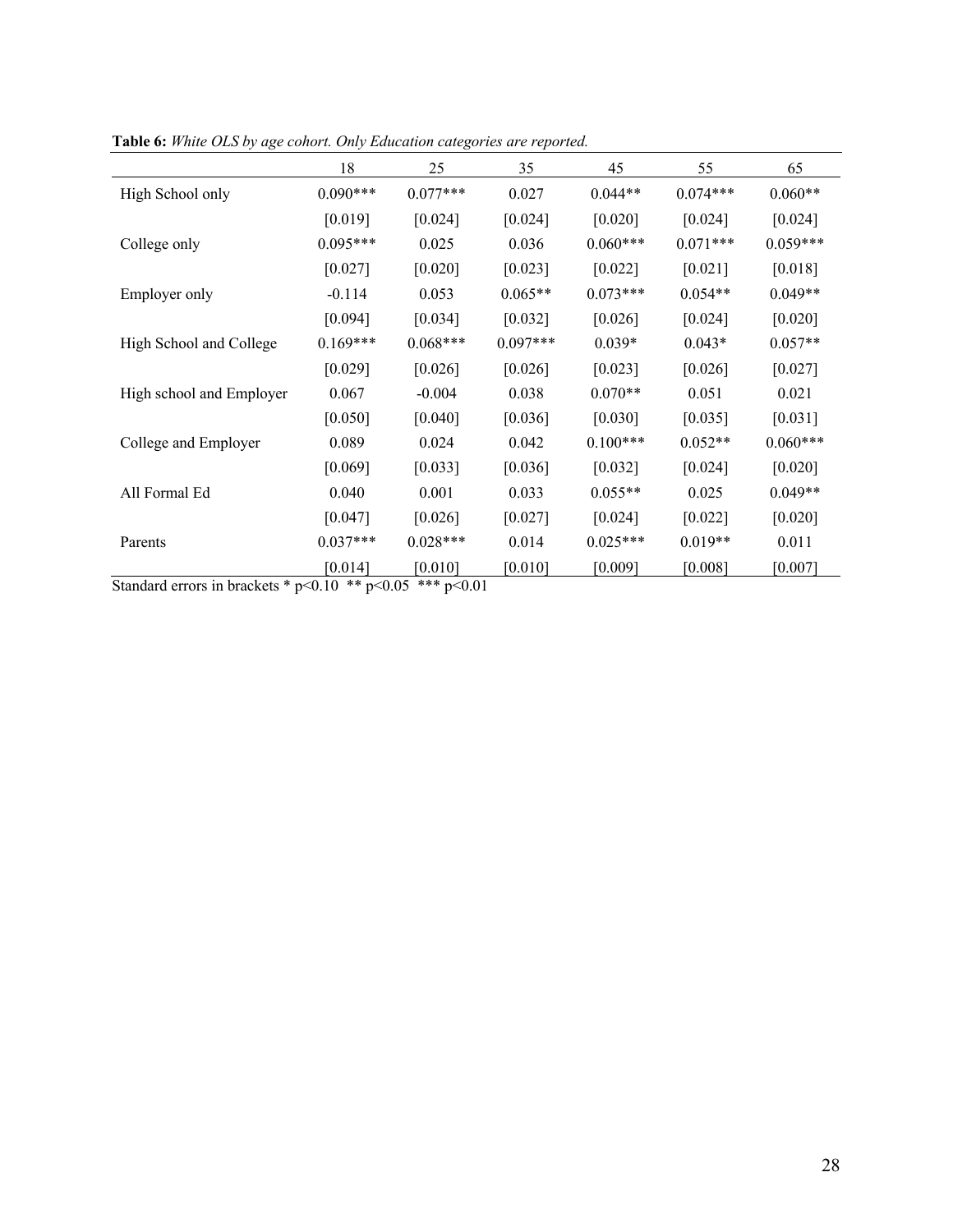|                                    | $\mathbf{1}$ | $\overline{2}$   | 3                | $\overline{\mathbf{4}}$ | 5                | 6                | 7                | $8\,$      | 9          |
|------------------------------------|--------------|------------------|------------------|-------------------------|------------------|------------------|------------------|------------|------------|
|                                    |              | High             |                  |                         | High<br>school   | High<br>School   |                  |            |            |
|                                    | No Formal    | school           | College          | Employer                | and              | and              | College and      |            |            |
|                                    | Education    | only             | Only             | Only                    | college          | Employer         | Employer         | All formal | Parents    |
| White                              | $0.019***$   | $0.009***$       | $-0.012***$      | $-0.007***$             | 0.001            | $\boldsymbol{0}$ | $-0.014***$      | $-0.003$   | $0.076***$ |
|                                    | [0.006]      | [0.002]          | [0.004]          | [0.002]                 | [0.003]          | [0.002]          | [0.003]          | [0.003]    | [0.007]    |
| Male                               | $-0.041***$  | $-0.002$         | $0.013***$       | 0.001                   | 0.003            | $0.003*$         | $0.017***$       | $0.014***$ | $-0.007$   |
|                                    | [0.006]      | $[0.002]$        | [0.004]          | [0.002]                 | [0.003]          | [0.001]          | [0.003]          | [0.003]    | [0.006]    |
| Child                              | $-0.015***$  | 0.002            | $0.005**$        | $\boldsymbol{0}$        | $0.004***$       | $0.001*$         | $\boldsymbol{0}$ | $0.005***$ | $-0.006*$  |
|                                    | [0.003]      | $[0.001]$        | $[0.002]$        | $[0.001]$               | $[0.002]$        | [0.001]          | $[0.001]$        | $[0.002]$  | [0.003]    |
| Experienced an<br>income drop      | $-0.008$     | $-0.004*$        | $-0.005$         | $-0.001$                | $\boldsymbol{0}$ | $0.005***$       | 0.004            | $0.014***$ | 0.01       |
|                                    | [0.007]      | [0.003]          | [0.004]          | $[0.002]$               | [0.004]          | [0.002]          | [0.003]          | [0.004]    | [0.008]    |
|                                    |              |                  |                  |                         |                  |                  |                  |            |            |
| Age 25-34                          | $0.088***$   | $0.026***$       | $-0.014**$       | $0.013*$                | $0.025***$       | $-0.001$         | 0.009            | $-0.003$   | $0.085***$ |
|                                    | $[0.010]$    | [0.003]          | [0.007]          | [0.007]                 | [0.004]          | [0.003]          | [0.008]          | [0.007]    | [0.013]    |
| Age 35-44                          | $0.113***$   | $0.028***$       | $0.030***$       | $0.013*$                | $0.025***$       | $-0.003$         | 0.006            | $-0.009$   | $0.110***$ |
|                                    | [0.009]      | [0.003]          | [0.006]          | $[0.007]$               | [0.004]          | [0.003]          | [0.008]          | [0.007]    | [0.013]    |
| Age 45-54                          | $0.097***$   | $0.027***$       | $0.033***$       | $0.016**$               | $0.023***$       | $-0.001$         | 0.008            | 0.002      | $0.119***$ |
|                                    | $[0.010]$    | [0.003]          | [0.006]          | [0.007]                 | [0.005]          | [0.003]          | [0.008]          | [0.008]    | [0.013]    |
| Age 55-65                          | $0.110***$   | $0.031***$       | $0.031***$       | $0.016**$               | $0.030***$       | $-0.006***$      | $0.020**$        | $-0.001$   | $0.133***$ |
|                                    | $[0.010]$    | [0.003]          | [0.007]          | [0.007]                 | [0.004]          | $[0.002]$        | $[0.010]$        | [0.008]    | $[0.014]$  |
| Age $65+$                          | $0.112***$   | $0.034***$       | $0.029***$       | $0.014*$                | $0.035***$       | $-0.007***$      | $0.021**$        | 0.004      | $0.165***$ |
|                                    | $[0.012]$    | [0.003]          | [0.008]          | [0.008]                 | [0.005]          | [0.003]          | $[0.011]$        | [0.009]    | [0.016]    |
| Less than high<br>school education | $0.178***$   | $0.060***$       |                  | $-0.016***$             |                  | $\boldsymbol{0}$ |                  |            | $0.175***$ |
|                                    | $[0.010]$    | [0.018]          |                  | [0.004]                 |                  | [0.008]          |                  |            | [0.021]    |
| High school<br>education           | $0.133***$   | $0.092***$       |                  | $-0.007**$              |                  | $0.036***$       |                  |            | $0.103***$ |
|                                    | [0.008]      | [0.012]          |                  | [0.003]                 |                  | [0.007]          |                  |            | [0.012]    |
| <b>GED</b>                         | $0.162***$   | $0.067***$       |                  | $-0.008**$              |                  | $0.032***$       |                  |            | $0.127***$ |
|                                    | [0.008]      | [0.014]          |                  | [0.003]                 |                  | [0.009]          |                  |            | [0.014]    |
| Some college                       | $0.047***$   | $0.047***$       | $0.048***$       | $-0.001$                | $0.015***$       | $0.020***$       | $-0.017***$      | $-0.010**$ | $0.078***$ |
|                                    | [0.009]      | [0.008]          | [0.005]          | [0.003]                 | [0.004]          | [0.004]          | [0.003]          | [0.004]    | $[0.010]$  |
|                                    |              |                  |                  |                         |                  |                  |                  |            |            |
| Associates                         | $0.017*$     | $0.022***$       | $0.020***$       | $-0.008***$             | 0.001            | $0.009*$         | $-0.005$         | 0.006      | $0.048***$ |
|                                    | [0.010]      | [0.008]          | [0.005]          | [0.003]                 | [0.005]          | [0.005]          | [0.004]          | [0.005]    | [0.012]    |
| Bachelors                          | $-0.018**$   | $0.012**$        | $\boldsymbol{0}$ | $-0.003$                | 0.005            | 0.002            | $0.006**$        | 0.006      | $-0.006$   |
|                                    | [0.009]      | [0.006]          | [0.005]          | $[0.002]$               | [0.004]          | [0.003]          | [0.003]          | [0.004]    | $[0.010]$  |
| Single                             | $-0.004$     | $\boldsymbol{0}$ | $0.018**$        | $-0.005*$               | 0.003            | $-0.006***$      | $-0.002$         | 0.006      | $-0.015$   |

**Table 7:** *Probit Estimation of Participation in each educational Source. Marginal Effects reported*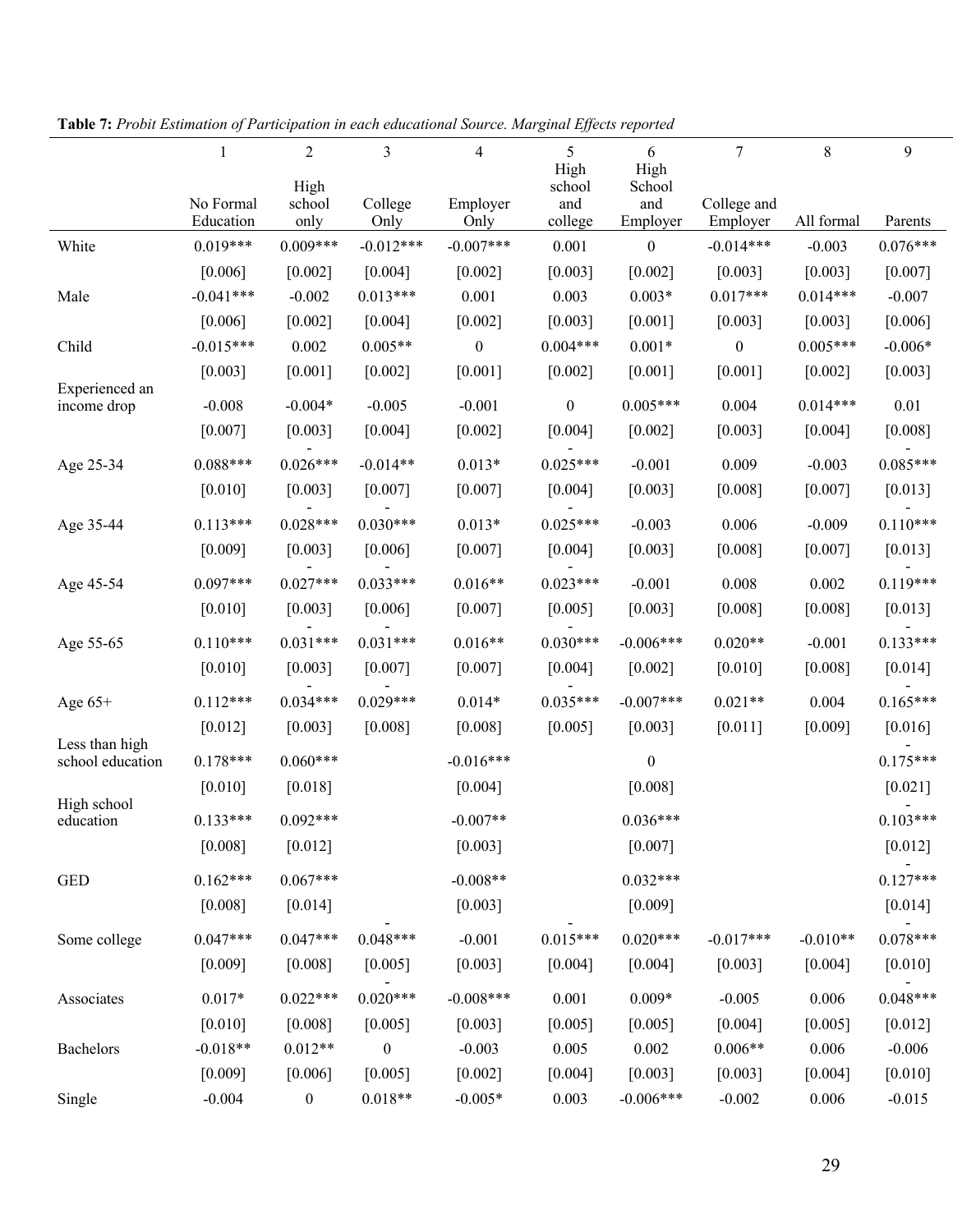| Divorced or<br>$0.027***$<br>$-0.031**$<br>$-0.014$<br>0.009<br>$-0.003$<br>0.001<br>$-0.005**$<br>$-0.004$<br>0.004<br>separated<br>[0.006]<br>[0.007]<br>[0.007]<br>[0.013]<br>$[0.012]$<br>[0.010]<br>[0.004]<br>[0.002]<br>[0.005]<br>$-0.008***$<br>0.005<br>0.003<br>0.009<br>0.002<br>0.004<br>$-0.009$<br>0.008<br>$-0.016$<br>Widowed<br>[0.017]<br>[0.008]<br>[0.013]<br>[0.005]<br>$[0.011]$<br>[0.006]<br>$[0.010]$<br>[0.019]<br>[0.002]<br>$0.034***$<br>$-0.013$<br>$-0.001$<br>$0.015*$<br>$-0.009***$<br>0.009<br>$\boldsymbol{0}$<br>$-0.003$<br>$0.011*$<br>Self employed<br>[0.011]<br>[0.005]<br>[0.008]<br>[0.003]<br>[0.006]<br>[0.003]<br>[0.004]<br>[0.006]<br>[0.013]<br>0.003<br>$-0.003$<br>0.013<br>$-0.01$<br>$-0.001$<br>$0.013*$<br>0.002<br>$-0.001$<br>0.003<br>Part time<br>[0.004]<br>[0.004]<br>[0.011]<br>[0.010]<br>[0.007]<br>[0.003]<br>[0.006]<br>[0.002]<br>[0.006]<br>$-0.010***$<br>$-0.012$<br>0.006<br>0.004<br>0.014<br>0.007<br>$-0.007***$<br>$-0.004$<br>$-0.012**$<br>Homemaker<br>$[0.011]$<br>[0.005]<br>[0.009]<br>[0.003]<br>[0.007]<br>[0.005]<br>$[0.012]$<br>$[0.002]$<br>[0.006]<br>$-0.075***$<br>$0.061***$<br>$0.019**$<br>$0.010*$<br>$-0.006$<br>$-0.005*$<br>$-0.002$<br>$-0.005$<br>$0.029*$<br>Student<br>[0.016]<br>[0.006]<br>[0.014]<br>[0.005]<br>[0.009]<br>[0.003]<br>[0.008]<br>[0.008]<br>[0.017]<br>$0.030**$<br>0.005<br>Disabled<br>$-0.022$<br>$-0.001$<br>$-0.005$<br>$-0.001$<br>$-0.001$<br>0.016<br>0.003<br>[0.010]<br>[0.016]<br>[0.006]<br>[0.014]<br>[0.005]<br>[0.004]<br>[0.008]<br>[0.011]<br>$[0.016]$<br>$0.047***$<br>$-0.007***$<br>0.009<br>0.001<br>$0.023*$<br>$-0.012***$<br>$\boldsymbol{0}$<br>$-0.001$<br>$-0.015**$<br>Unemployed<br>$[0.012]$<br>[0.015]<br>$[0.014]$<br>[0.005]<br>[0.003]<br>[0.008]<br>$[0.002]$<br>[0.007]<br>[0.007] |
|---------------------------------------------------------------------------------------------------------------------------------------------------------------------------------------------------------------------------------------------------------------------------------------------------------------------------------------------------------------------------------------------------------------------------------------------------------------------------------------------------------------------------------------------------------------------------------------------------------------------------------------------------------------------------------------------------------------------------------------------------------------------------------------------------------------------------------------------------------------------------------------------------------------------------------------------------------------------------------------------------------------------------------------------------------------------------------------------------------------------------------------------------------------------------------------------------------------------------------------------------------------------------------------------------------------------------------------------------------------------------------------------------------------------------------------------------------------------------------------------------------------------------------------------------------------------------------------------------------------------------------------------------------------------------------------------------------------------------------------------------------------------------------------------------------------------------------------------------|
|                                                                                                                                                                                                                                                                                                                                                                                                                                                                                                                                                                                                                                                                                                                                                                                                                                                                                                                                                                                                                                                                                                                                                                                                                                                                                                                                                                                                                                                                                                                                                                                                                                                                                                                                                                                                                                                   |
|                                                                                                                                                                                                                                                                                                                                                                                                                                                                                                                                                                                                                                                                                                                                                                                                                                                                                                                                                                                                                                                                                                                                                                                                                                                                                                                                                                                                                                                                                                                                                                                                                                                                                                                                                                                                                                                   |
|                                                                                                                                                                                                                                                                                                                                                                                                                                                                                                                                                                                                                                                                                                                                                                                                                                                                                                                                                                                                                                                                                                                                                                                                                                                                                                                                                                                                                                                                                                                                                                                                                                                                                                                                                                                                                                                   |
|                                                                                                                                                                                                                                                                                                                                                                                                                                                                                                                                                                                                                                                                                                                                                                                                                                                                                                                                                                                                                                                                                                                                                                                                                                                                                                                                                                                                                                                                                                                                                                                                                                                                                                                                                                                                                                                   |
|                                                                                                                                                                                                                                                                                                                                                                                                                                                                                                                                                                                                                                                                                                                                                                                                                                                                                                                                                                                                                                                                                                                                                                                                                                                                                                                                                                                                                                                                                                                                                                                                                                                                                                                                                                                                                                                   |
|                                                                                                                                                                                                                                                                                                                                                                                                                                                                                                                                                                                                                                                                                                                                                                                                                                                                                                                                                                                                                                                                                                                                                                                                                                                                                                                                                                                                                                                                                                                                                                                                                                                                                                                                                                                                                                                   |
|                                                                                                                                                                                                                                                                                                                                                                                                                                                                                                                                                                                                                                                                                                                                                                                                                                                                                                                                                                                                                                                                                                                                                                                                                                                                                                                                                                                                                                                                                                                                                                                                                                                                                                                                                                                                                                                   |
|                                                                                                                                                                                                                                                                                                                                                                                                                                                                                                                                                                                                                                                                                                                                                                                                                                                                                                                                                                                                                                                                                                                                                                                                                                                                                                                                                                                                                                                                                                                                                                                                                                                                                                                                                                                                                                                   |
|                                                                                                                                                                                                                                                                                                                                                                                                                                                                                                                                                                                                                                                                                                                                                                                                                                                                                                                                                                                                                                                                                                                                                                                                                                                                                                                                                                                                                                                                                                                                                                                                                                                                                                                                                                                                                                                   |
|                                                                                                                                                                                                                                                                                                                                                                                                                                                                                                                                                                                                                                                                                                                                                                                                                                                                                                                                                                                                                                                                                                                                                                                                                                                                                                                                                                                                                                                                                                                                                                                                                                                                                                                                                                                                                                                   |
|                                                                                                                                                                                                                                                                                                                                                                                                                                                                                                                                                                                                                                                                                                                                                                                                                                                                                                                                                                                                                                                                                                                                                                                                                                                                                                                                                                                                                                                                                                                                                                                                                                                                                                                                                                                                                                                   |
|                                                                                                                                                                                                                                                                                                                                                                                                                                                                                                                                                                                                                                                                                                                                                                                                                                                                                                                                                                                                                                                                                                                                                                                                                                                                                                                                                                                                                                                                                                                                                                                                                                                                                                                                                                                                                                                   |
|                                                                                                                                                                                                                                                                                                                                                                                                                                                                                                                                                                                                                                                                                                                                                                                                                                                                                                                                                                                                                                                                                                                                                                                                                                                                                                                                                                                                                                                                                                                                                                                                                                                                                                                                                                                                                                                   |
|                                                                                                                                                                                                                                                                                                                                                                                                                                                                                                                                                                                                                                                                                                                                                                                                                                                                                                                                                                                                                                                                                                                                                                                                                                                                                                                                                                                                                                                                                                                                                                                                                                                                                                                                                                                                                                                   |
|                                                                                                                                                                                                                                                                                                                                                                                                                                                                                                                                                                                                                                                                                                                                                                                                                                                                                                                                                                                                                                                                                                                                                                                                                                                                                                                                                                                                                                                                                                                                                                                                                                                                                                                                                                                                                                                   |
|                                                                                                                                                                                                                                                                                                                                                                                                                                                                                                                                                                                                                                                                                                                                                                                                                                                                                                                                                                                                                                                                                                                                                                                                                                                                                                                                                                                                                                                                                                                                                                                                                                                                                                                                                                                                                                                   |
| $-0.038***$<br>0.007<br>$0.009**$<br>0.006<br>$0.007*$<br>$0.010**$<br>0.009<br>0.015<br>Retired<br>$-0.009**$                                                                                                                                                                                                                                                                                                                                                                                                                                                                                                                                                                                                                                                                                                                                                                                                                                                                                                                                                                                                                                                                                                                                                                                                                                                                                                                                                                                                                                                                                                                                                                                                                                                                                                                                    |
| [0.004]<br>[0.008]<br>[0.004]<br>[0.006]<br>[0.003]<br>[0.005]<br>[0.006]<br>$[0.012]$<br>[0.011]                                                                                                                                                                                                                                                                                                                                                                                                                                                                                                                                                                                                                                                                                                                                                                                                                                                                                                                                                                                                                                                                                                                                                                                                                                                                                                                                                                                                                                                                                                                                                                                                                                                                                                                                                 |
| $0.025**$<br>$-0.003$<br>$-0.009$<br>0.006<br>$-0.009*$<br>$0.012***$<br>$-0.002$<br>$-0.004$<br>0.006<br>Live alone                                                                                                                                                                                                                                                                                                                                                                                                                                                                                                                                                                                                                                                                                                                                                                                                                                                                                                                                                                                                                                                                                                                                                                                                                                                                                                                                                                                                                                                                                                                                                                                                                                                                                                                              |
| [0.010]<br>[0.004]<br>[0.006]<br>[0.004]<br>[0.005]<br>[0.004]<br>$[0.004]$<br>[0.006]<br>$[0.012]$                                                                                                                                                                                                                                                                                                                                                                                                                                                                                                                                                                                                                                                                                                                                                                                                                                                                                                                                                                                                                                                                                                                                                                                                                                                                                                                                                                                                                                                                                                                                                                                                                                                                                                                                               |
| $0.017***$<br>$0.052***$<br>$-0.024$<br>$-0.009$<br>0.003<br>$-0.007$<br>$0.009*$<br>$-0.015***$<br>$-0.008$<br>Live with parents                                                                                                                                                                                                                                                                                                                                                                                                                                                                                                                                                                                                                                                                                                                                                                                                                                                                                                                                                                                                                                                                                                                                                                                                                                                                                                                                                                                                                                                                                                                                                                                                                                                                                                                 |
| [0.014]<br>[0.016]<br>[0.006]<br>[0.008]<br>[0.006]<br>$[0.007]$<br>[0.005]<br>[0.005]<br>[0.008]                                                                                                                                                                                                                                                                                                                                                                                                                                                                                                                                                                                                                                                                                                                                                                                                                                                                                                                                                                                                                                                                                                                                                                                                                                                                                                                                                                                                                                                                                                                                                                                                                                                                                                                                                 |
| Other living<br>$-0.030**$<br>0.002<br>$-0.009$<br>$0.015**$<br>0.001<br>$0.010**$<br>0.005<br>0.009<br>0.022<br>arraignment                                                                                                                                                                                                                                                                                                                                                                                                                                                                                                                                                                                                                                                                                                                                                                                                                                                                                                                                                                                                                                                                                                                                                                                                                                                                                                                                                                                                                                                                                                                                                                                                                                                                                                                      |
| $[0.014]$<br>[0.008]<br>[0.005]<br>[0.008]<br>[0.013]<br>[0.005]<br>[0.006]<br>$[0.007]$<br>[0.006]                                                                                                                                                                                                                                                                                                                                                                                                                                                                                                                                                                                                                                                                                                                                                                                                                                                                                                                                                                                                                                                                                                                                                                                                                                                                                                                                                                                                                                                                                                                                                                                                                                                                                                                                               |
| Income less than<br>$0.094***$                                                                                                                                                                                                                                                                                                                                                                                                                                                                                                                                                                                                                                                                                                                                                                                                                                                                                                                                                                                                                                                                                                                                                                                                                                                                                                                                                                                                                                                                                                                                                                                                                                                                                                                                                                                                                    |
| $0.054***$<br>$0.020**$<br>$0.032**$<br>$-0.020***$<br>0.016<br>$-0.010***$<br>$-0.020***$<br>$-0.027***$<br>15k                                                                                                                                                                                                                                                                                                                                                                                                                                                                                                                                                                                                                                                                                                                                                                                                                                                                                                                                                                                                                                                                                                                                                                                                                                                                                                                                                                                                                                                                                                                                                                                                                                                                                                                                  |
| [0.014]<br>[0.010]<br>[0.013]<br>[0.002]<br>[0.011]<br>[0.002]<br>[0.003]<br>[0.005]<br>[0.017]<br>Income between                                                                                                                                                                                                                                                                                                                                                                                                                                                                                                                                                                                                                                                                                                                                                                                                                                                                                                                                                                                                                                                                                                                                                                                                                                                                                                                                                                                                                                                                                                                                                                                                                                                                                                                                 |
| $0.044***$<br>$0.056***$<br>$0.035***$<br>$-0.007***$<br>$-0.019***$<br>$-0.024***$<br>15 & 25k<br>0.01<br>$-0.016***$<br>0.017                                                                                                                                                                                                                                                                                                                                                                                                                                                                                                                                                                                                                                                                                                                                                                                                                                                                                                                                                                                                                                                                                                                                                                                                                                                                                                                                                                                                                                                                                                                                                                                                                                                                                                                   |
| [0.017]<br>[0.009]<br>[0.013]<br>$[0.010]$<br>[0.002]<br>[0.005]<br>[0.013]<br>[0.002]<br>[0.003]                                                                                                                                                                                                                                                                                                                                                                                                                                                                                                                                                                                                                                                                                                                                                                                                                                                                                                                                                                                                                                                                                                                                                                                                                                                                                                                                                                                                                                                                                                                                                                                                                                                                                                                                                 |
| Income between<br>$0.060***$<br>$0.023**$<br>$0.066***$<br>25 & 35k<br>0.012<br>$-0.012***$<br>0.008<br>$-0.007***$<br>$-0.022***$<br>$-0.026***$                                                                                                                                                                                                                                                                                                                                                                                                                                                                                                                                                                                                                                                                                                                                                                                                                                                                                                                                                                                                                                                                                                                                                                                                                                                                                                                                                                                                                                                                                                                                                                                                                                                                                                 |
| [0.016]<br>$[0.012]$<br>[0.009]<br>$[0.012]$<br>[0.003]<br>[0.009]<br>$[0.002]$<br>$[0.003]$<br>[0.004]                                                                                                                                                                                                                                                                                                                                                                                                                                                                                                                                                                                                                                                                                                                                                                                                                                                                                                                                                                                                                                                                                                                                                                                                                                                                                                                                                                                                                                                                                                                                                                                                                                                                                                                                           |
| Income between<br>$0.051***$                                                                                                                                                                                                                                                                                                                                                                                                                                                                                                                                                                                                                                                                                                                                                                                                                                                                                                                                                                                                                                                                                                                                                                                                                                                                                                                                                                                                                                                                                                                                                                                                                                                                                                                                                                                                                      |
| $0.057***$<br>0.013<br>$-0.009***$<br>0.009<br>$-0.007***$<br>$-0.018***$<br>$-0.023***$<br>0.009<br>35 & 50k                                                                                                                                                                                                                                                                                                                                                                                                                                                                                                                                                                                                                                                                                                                                                                                                                                                                                                                                                                                                                                                                                                                                                                                                                                                                                                                                                                                                                                                                                                                                                                                                                                                                                                                                     |
| [0.015]<br>[0.008]<br>$[0.010]$<br>[0.003]<br>[0.008]<br>$[0.002]$<br>[0.003]<br>[0.004]<br>$[0.012]$<br>Income between                                                                                                                                                                                                                                                                                                                                                                                                                                                                                                                                                                                                                                                                                                                                                                                                                                                                                                                                                                                                                                                                                                                                                                                                                                                                                                                                                                                                                                                                                                                                                                                                                                                                                                                           |
| $0.015*$<br>$-0.017***$<br>$-0.020***$<br>$0.041***$<br>$0.049***$<br>0.003<br>$-0.008***$<br>0.003<br>$-0.004$<br>50 & 75k                                                                                                                                                                                                                                                                                                                                                                                                                                                                                                                                                                                                                                                                                                                                                                                                                                                                                                                                                                                                                                                                                                                                                                                                                                                                                                                                                                                                                                                                                                                                                                                                                                                                                                                       |
| [0.003]<br>[0.015]<br>[0.011]<br>[0.008]<br>[0.008]<br>[0.003]<br>$[0.007]$<br>[0.003]<br>[0.005]                                                                                                                                                                                                                                                                                                                                                                                                                                                                                                                                                                                                                                                                                                                                                                                                                                                                                                                                                                                                                                                                                                                                                                                                                                                                                                                                                                                                                                                                                                                                                                                                                                                                                                                                                 |
| Income between<br>75 & 100k<br>0.012<br>0.011<br>0.008<br>$-0.002$<br>0.007<br>0.001<br>$-0.014***$<br>$-0.003$<br>$-0.02$                                                                                                                                                                                                                                                                                                                                                                                                                                                                                                                                                                                                                                                                                                                                                                                                                                                                                                                                                                                                                                                                                                                                                                                                                                                                                                                                                                                                                                                                                                                                                                                                                                                                                                                        |
| [0.012]<br>[0.008]<br>[0.009]<br>[0.003]<br>[0.007]<br>[0.003]<br>[0.003]<br>[0.005]<br>[0.015]                                                                                                                                                                                                                                                                                                                                                                                                                                                                                                                                                                                                                                                                                                                                                                                                                                                                                                                                                                                                                                                                                                                                                                                                                                                                                                                                                                                                                                                                                                                                                                                                                                                                                                                                                   |